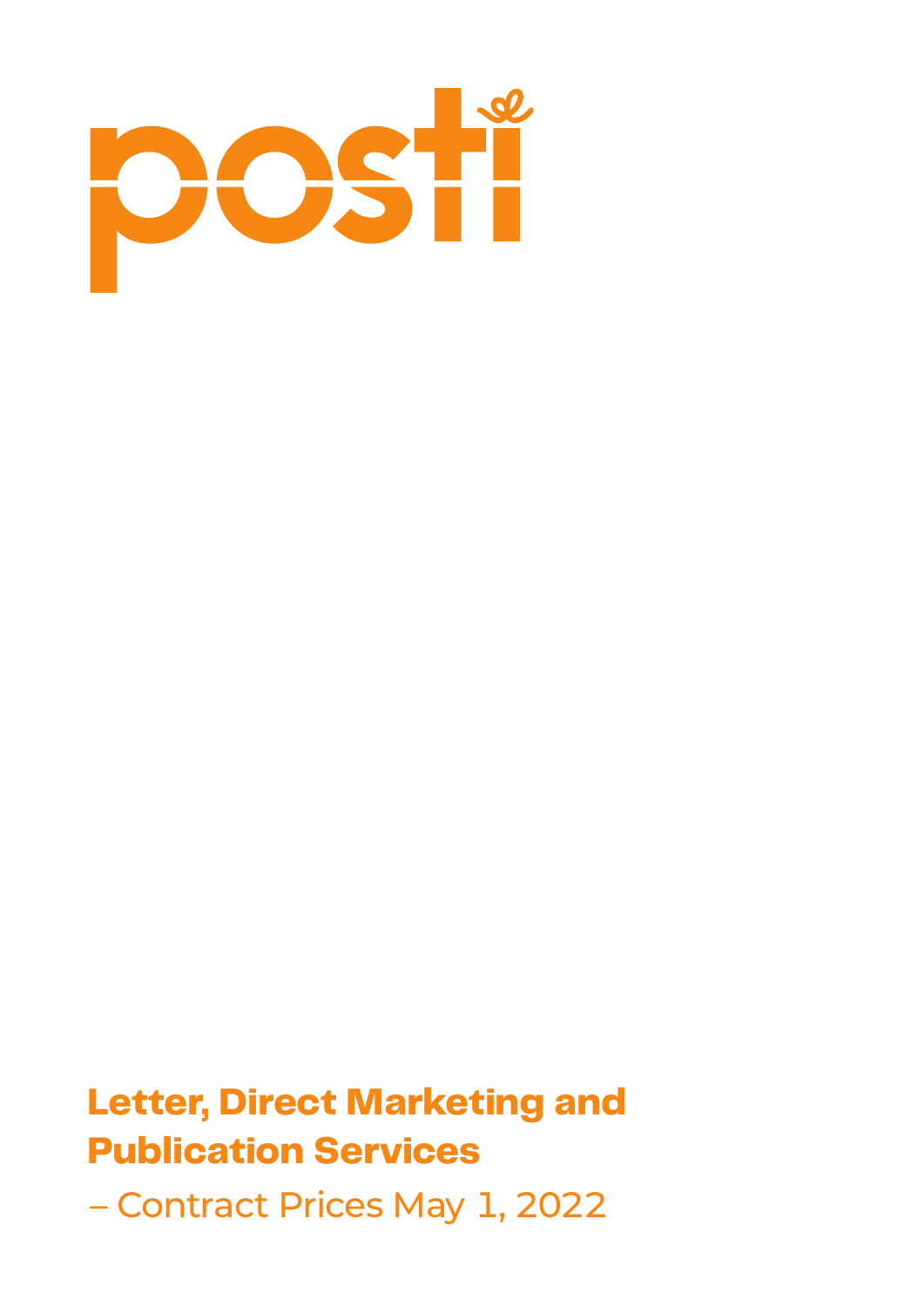### **CONTENTS**

#### **[Domestic Letter Services](#page-3-0)**

#### **[SENDING VALUABLE ITEMS IN FINLAND](#page-5-0)**

#### **[International Letter Items](#page-8-0)**

| Payment and Mailing Methods              |  |
|------------------------------------------|--|
|                                          |  |
|                                          |  |
|                                          |  |
| Posti Priority and Posti Economy Letter  |  |
|                                          |  |
| Posti Pre-Paid Envelope International 10 |  |
|                                          |  |

#### **[SENDING VALUABLE ITEMS INTERNATIONALLY](#page-9-0)** [Item Pricing and Payment Methods](#page-9-0) .......................10 Dimensions [.................................................................................11](#page-10-0) [Posti Registered Letter International.......................11](#page-10-0) [Posti Letter with Advice of Delivery](#page-10-0)

| Posti Exprès Letter International 11 |  |
|--------------------------------------|--|
| Posti Pre-Paid Exprès Envelope 11    |  |

#### **[Publication Services](#page-11-0)**

| Mailing Methods that Affect the Price 13 |  |
|------------------------------------------|--|
|                                          |  |
|                                          |  |
|                                          |  |
| Posti Publication, Nationwide Prices 16  |  |

#### [Posti Magazine Pro, Nationwide Prices..................16](#page-15-0) [Posti Economy Publication,](#page-15-0)  [Nationwide Prices...................................................................16](#page-15-0) [Local Publication Delivery................................................17](#page-16-0) [Posti Daytime Publication Delivery..........................17](#page-16-0) [Posti Long-distance Publication Delivery............18](#page-17-0) [Bundled Items in Basic Delivery](#page-17-0) .................................18

#### **[Direct Marketing](#page-18-0)**

| Mailing Methods that Affect the Price 19 |  |
|------------------------------------------|--|
|                                          |  |
|                                          |  |

#### [Posti Customer Direct, Manually Sortable...........20](#page-19-0) [Posti Home Direct, Unaddressed Delivery..........20](#page-19-0) [Posti Create and Send.........................................................20](#page-19-0)

[Posti Customer Direct, Machine Sortable............20](#page-19-0)

#### **[Mail Receiving Services](#page-20-0)**

#### **[Reply Mails](#page-22-0)**

[Posti Economy Reply...........................................................23](#page-22-0) [Economy Reply, Coupon...................................................23](#page-22-0) [Posti Reply Mail International........................................23](#page-22-0)

#### **[Other Services and Rates](#page-23-0)**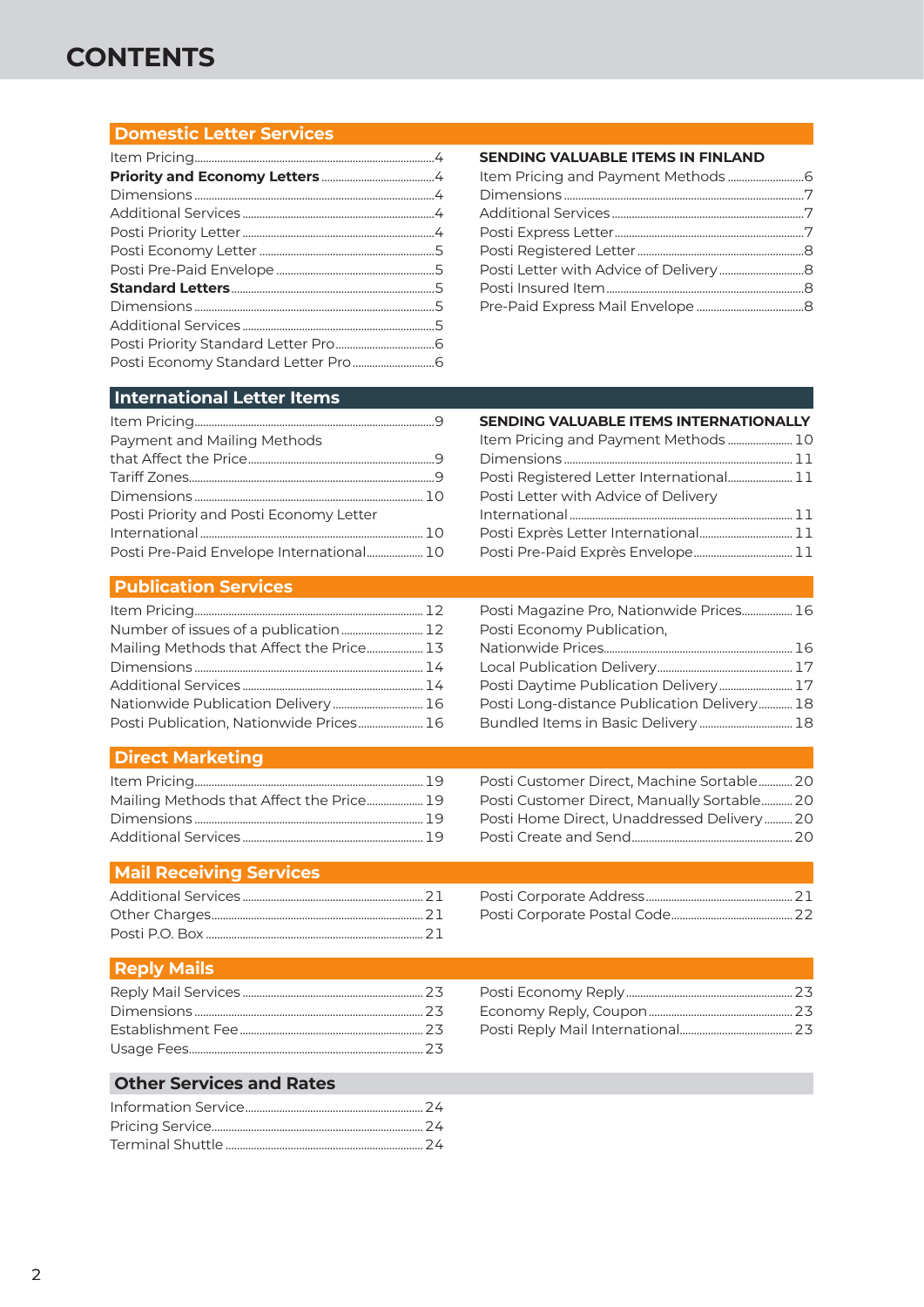## **Letter, Direct Marketing and Publication Services**  – Contract Prices May 1, 2022

These Contract Prices of Posti Ltd (hereinafter Posti) are valid from May 1, 2022, and replace the Contract Prices of April 1, 2022.

#### **Value added tax**

The tariffs and rates are quoted excluding VAT, unless otherwise stated. VAT valid at the time will be added to prices during invoicing.

No VAT is added to the tariffs and rates applying to mail addressed to the Åland Islands, special areas outside the European Union's excise and VAT zone and non-EU member states.

#### **General basis for discounts**

The prices and pricing principles of the services are specified for each service later in this Price List or in service-specific price lists, customers' agreements or the price appendices of such agreements. Discounts are calculated from the list prices valid at any given time and are determined on a service-specific basis. The realization of the bases for discounts is monitored by Posti. If the bases differ from what has been agreed upon, Posti has the right to cancel any discount given/revise the discount level according to the actual level.

The main basis for discounts on domestic addressed marketing items, Customer Direct, is the annual volume. The annual volume discount requires a specific minimum annual volume of items, a separate agreement, an annual mailing plan and that the mailing plan is kept up to date. The mailing plan is submitted and updated through Posti's online service channel.

The main basis for discounts on Publication Services is the annual number of issues. This excludes the Publication service, which does not offer the discount in question. In the Daytime Publication Delivery service, discounts are also given based on the publication's local coverage rate. Qualifying for the discount requires a separate agreement, an advance annual order, keeping advance order information up to date and submitting a mailing plan via the online service channel offered by Posti. You can find out more about the bases for discounts on Publication Services [on page 12.](#page-11-0)

#### **Further Information**

Further information can be found at [www.posti.fi.](http://www.posti.fi)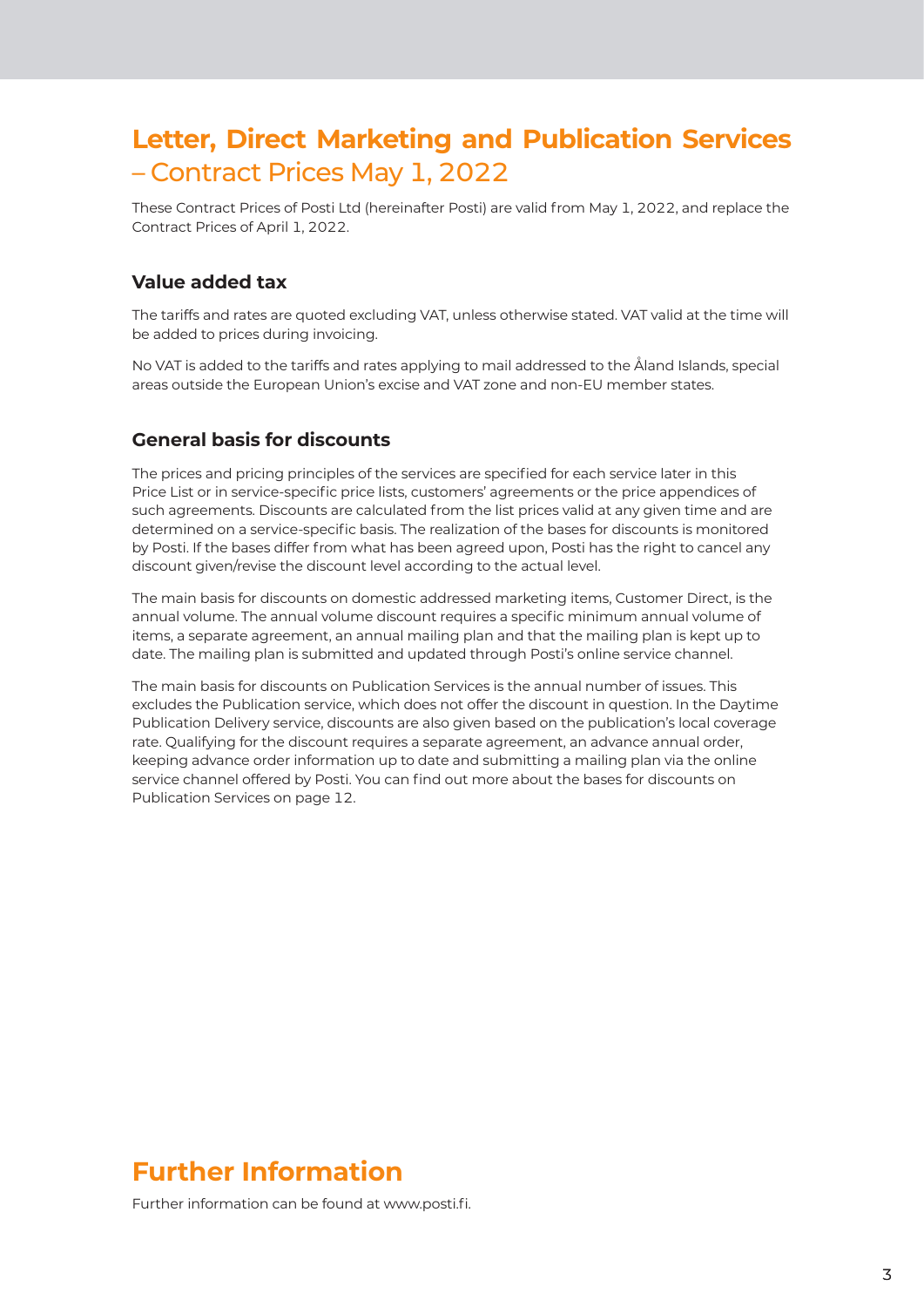### <span id="page-3-0"></span>**Item Pricing**

Depending on the service, the pricing of letters is based on the quantity, weight, size, recipient delivery area and processability of items as well as on the preparatory work done by the sender. The price also depends on the additional services used, the batch sizes and the mailing and payment methods used.

The selection of a payment and mailing method for letter items depends on the number of items or the need for using items. For large daily mailing batches or large non-recurring batches, we recommend invoicing through the mailing list. Find the delivery options and prices for items in Finland in the Priority and Economy letters and Standard Letters sections of the price list. For instructions on the delivery markings placed on the items and other mailing guidelines, please visit Posti.fi.

For smaller daily mailing batches, we recommend Posti Pre-Paid Envelope. Pre-order envelopes in the Pre-Paid Envelope Shop. Posti Pre-Paid Envelope is also convenient if your company operates in multiple locations around Finland.

#### **PRIORITY AND ECONOMY LETTERS**

### **Dimensions**

#### **Priority and Economy Letter**

- **•** minimum size 90mm x 140mm x 0.2mm
- **•** maximum size 250mm x 353mm x 30mm
- **•** maximum weight 2,000g

## **Additional Services**

|                                  | <b>Posti Priority Letter</b> | Posti Economy Letter |
|----------------------------------|------------------------------|----------------------|
| COD.                             |                              |                      |
| Information Service, see page 24 |                              |                      |

#### **COD 1144**

#### **• EUR 5.76 /item**

As a financing service, COD is exempt from VAT.

The COD charge will not be refunded if the item remains uncollected.

The maximum COD amount is EUR 2,000.

Cash on Delivery can be ordered from the Posti SmartShip ordering channel.

# **Posti Priority Letter 12907**

Priority is usually delivered within two weekdays of the mailing date.

| <b>Mailing size</b> | <b>EUR/item</b> | EUR/kg  |
|---------------------|-----------------|---------|
| $1 -$               | 1.4920          | 13.2603 |
| $600-$              | 1.4536          | 12.7972 |
| $10,000 -$          | 1.4433          | 12.6595 |
| $30,000 -$          | 1.4202          | 12.5761 |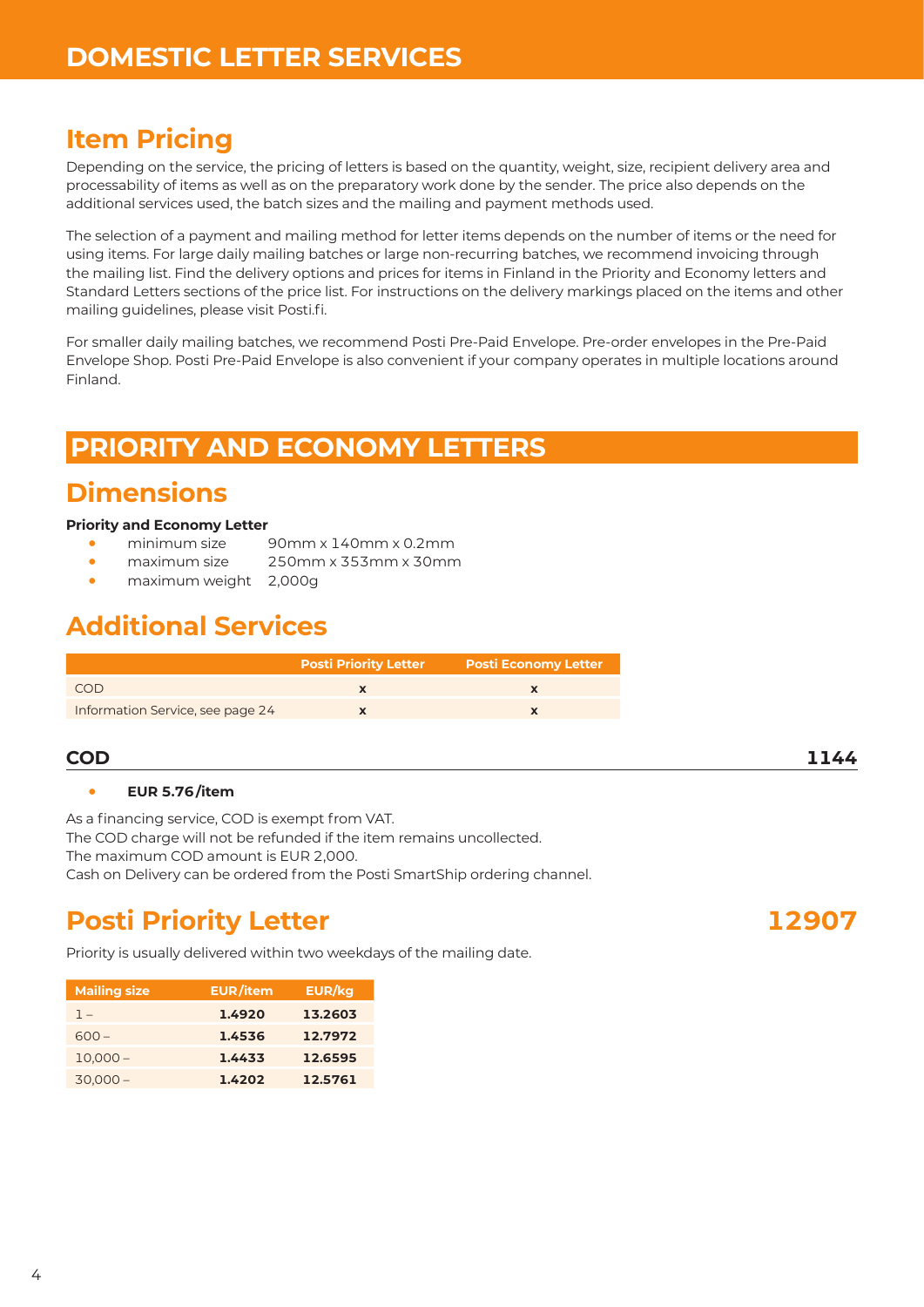### <span id="page-4-0"></span>**Posti Economy Letter 12909**

Economy is usually delivered to the recipient within four weekdays of the mailing date.

| <b>Mailing size</b> | <b>EUR/item</b> | EUR/kg |
|---------------------|-----------------|--------|
| $1 -$               | 0.9956          | 6,8593 |
| 600 –               | 0.9530          | 6.5397 |
| $10,000 -$          | 0.9068          | 6.5339 |
| $30,000 -$          | 0.8930          | 6.5130 |

#### **Posti Pre-Paid Envelope**

Make your mailing routines easier by using a Pre-Paid Envelope. The Envelope is immediately ready to use as the sender's contact details and payment indications have been printed on it.

The total price of the Pre-Paid Envelope is determined according to the postage fee and the envelope material and printing costs.

- **•** the maximum weight of C/E4 envelopes is 300g and the maximum thickness 30mm (minimum order quantity 100 pcs)
- **•** the maximum weight of C/E5 envelopes is 100g and the maximum thickness 30mm (minimum order quantity 100 pcs)

| <b>Postage for</b><br>domestic deliveries | <b>Priority Letter</b><br><b>EUR/item</b> | <b>Economy Letter</b><br><b>EUR/item</b> |
|-------------------------------------------|-------------------------------------------|------------------------------------------|
| Envelope size C/E5                        | 2.02                                      | 1.24                                     |
| Envelope size C/E4                        | 4.05                                      | 2.31                                     |

The above table shows the prices of the most commonly used pre paid envelopes, which are printed using two colors at the most and comprise 1,000 envelopes per batch. See more easy to use pre-paid envelope options at [posti.fi/pre-paid-envelope](http://www.posti.fi/pre-paid-envelope).

# **STANDARD LETTERS**

Standard Letter is the cheapest way to send standard-sized letters that are suitable for machine sorting. All Standard Letter services require the use of Sorting Service and a Posti 2D code on the item. See more detailed information in the Guide to Machine-Sortable Items and in mailing instructions.

#### **Dimensions**

#### **Standard Letters (C5)**

- **•** minimum size E6 (110mm x 156mm)
- **•** maximum size C5 (162mm x 229mm)
- **•** maximum weight 50g<br>**•** thickness 0.2-5mm
	- **•** thickness 0,2–5mm

Items that do not meet the specifications for machine-sortable items and product terms of the selected Standard Letter service, will be handled and invoiced as Priority or Economy Letters.

# **Additional Services**

|                                  | <b>Posti Priority Standard Letter Pro</b> | <b>Posti Economy Standard Letter Pro</b> |
|----------------------------------|-------------------------------------------|------------------------------------------|
| <b>Additional Handling</b>       |                                           |                                          |
| Information Service, see page 24 |                                           |                                          |
| - - - - -<br>.                   |                                           |                                          |

#### **Additional Handling 19235, 19750**

#### **• EUR 0.11/item**

The pricing of Priority Standard Letter Pro and Economy Standard Letter Pro is affected by the correctness of the recipient's address information. If recipient information is not provided to the Sorting Service according to Posti's instructions, Additional Handling (subject to a charge) will be added automatically to Standard Letter Pro items.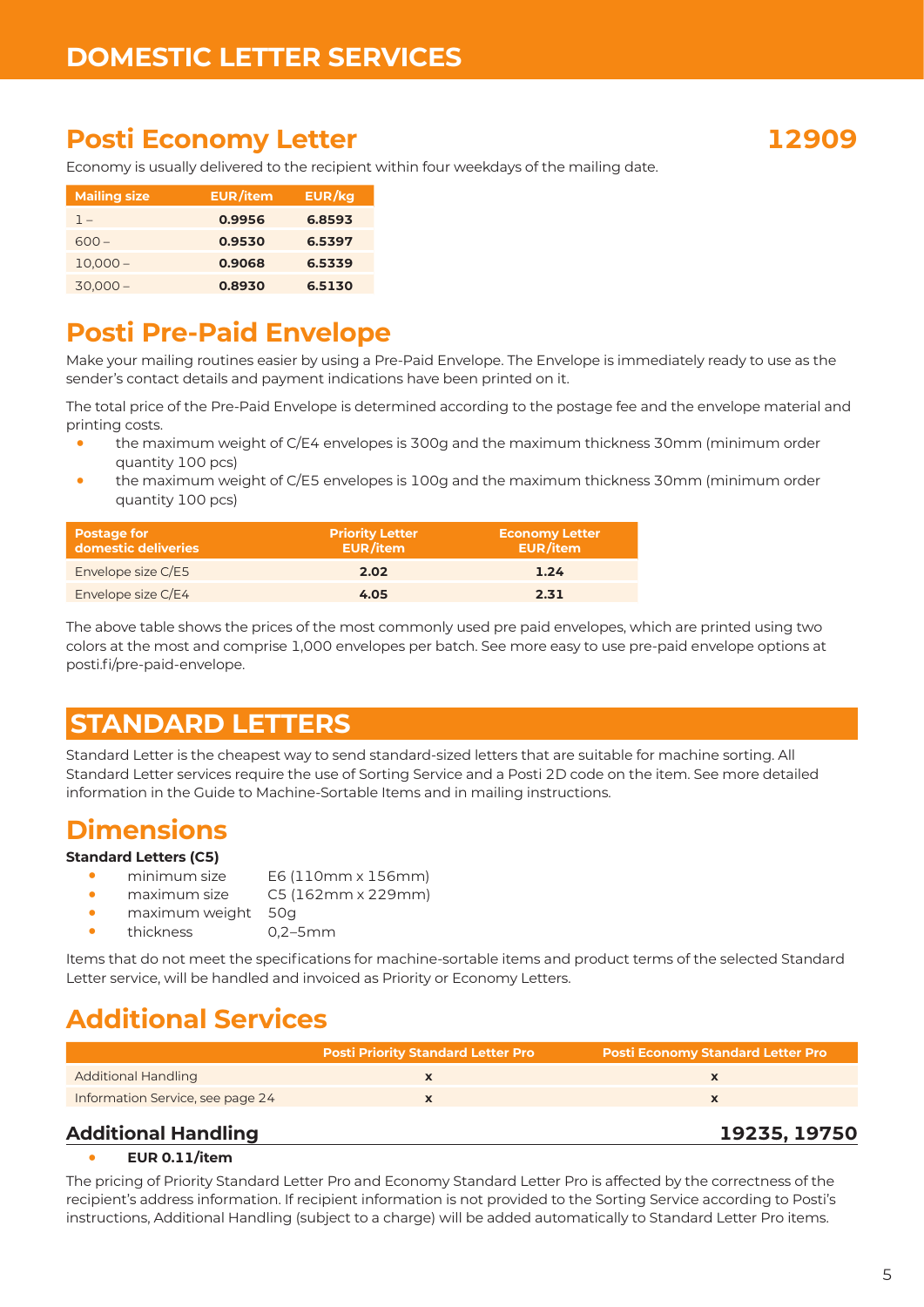## <span id="page-5-0"></span>**Posti Priority Standard Letter Pro 19427**

Priority Standard Letter Pro items are normally delivered within two weekdays of the mailing date.

The shipping of an mailing batch must be done through the Posti Sorting Service and the 2D code from the Sorting Service must be printed on the letters. More information: [posti.fi/sortingservice](https://posti.fi/sortingservice)



#### **Posti Economy Standard Letter Pro 19190**

Economy Standard Letter Pro is usually delivered to the recipient within four weekdays of the mailing date.

The shipping of an Economy Standard Letter Pro mailing batch must be done through the Posti Sorting Service and the 2D code from the Sorting Service must be printed on the letters. More information: [posti.fi/sortingservice](https://posti.fi/sortingservice)

Item pricing is based on the regional price defined by the recipient's postal code. If a customer uses an invalid postal code, the item addressed to that postal code will be invoiced according to area C. More detailed information is available from Posti Corporate Customer Service.

|          | Area A | <b>Area</b> B | Area C |
|----------|--------|---------------|--------|
| EUR/item | 0.4513 | 0.5008        | 1.0579 |

#### **SENDING VALUABLE ITEMS IN FINLAND**

When you are sending valuable content in a letter, you can ensure the best protection and item-specific tracking by using services for valuable items. Depending on your needs, you can choose an Express Letter, a Registered Letter, a Letter with Advice of Delivery or a Posti Insured item. Print the address label from the Posti SmartShip ordering channel, and the item will immediately be trackable by both the sender and the recipient. A notice of arrival is sent to the recipient as an SMS or to the recipient's OmaPosti application or email address if the recipient's mobile phone number and email address have been recorded on the item.

Registered Letters, Letters with Advice of Delivery and Insured Items are only handed over to an identified recipient against a signature.

### **Item Pricing and Payment Methods**

Pricing is based on the weight of the items and, for a Posti Insured Item, on the value of the item. The total price also depends on the additional services used.

Registered Letters, Letters with Advice of Delivery and Insured Items can be ordered using the Posti SmartShip ordering channel.

The following payment method can be used for the Express Letter:

**•** Posti SmartShip ordering channel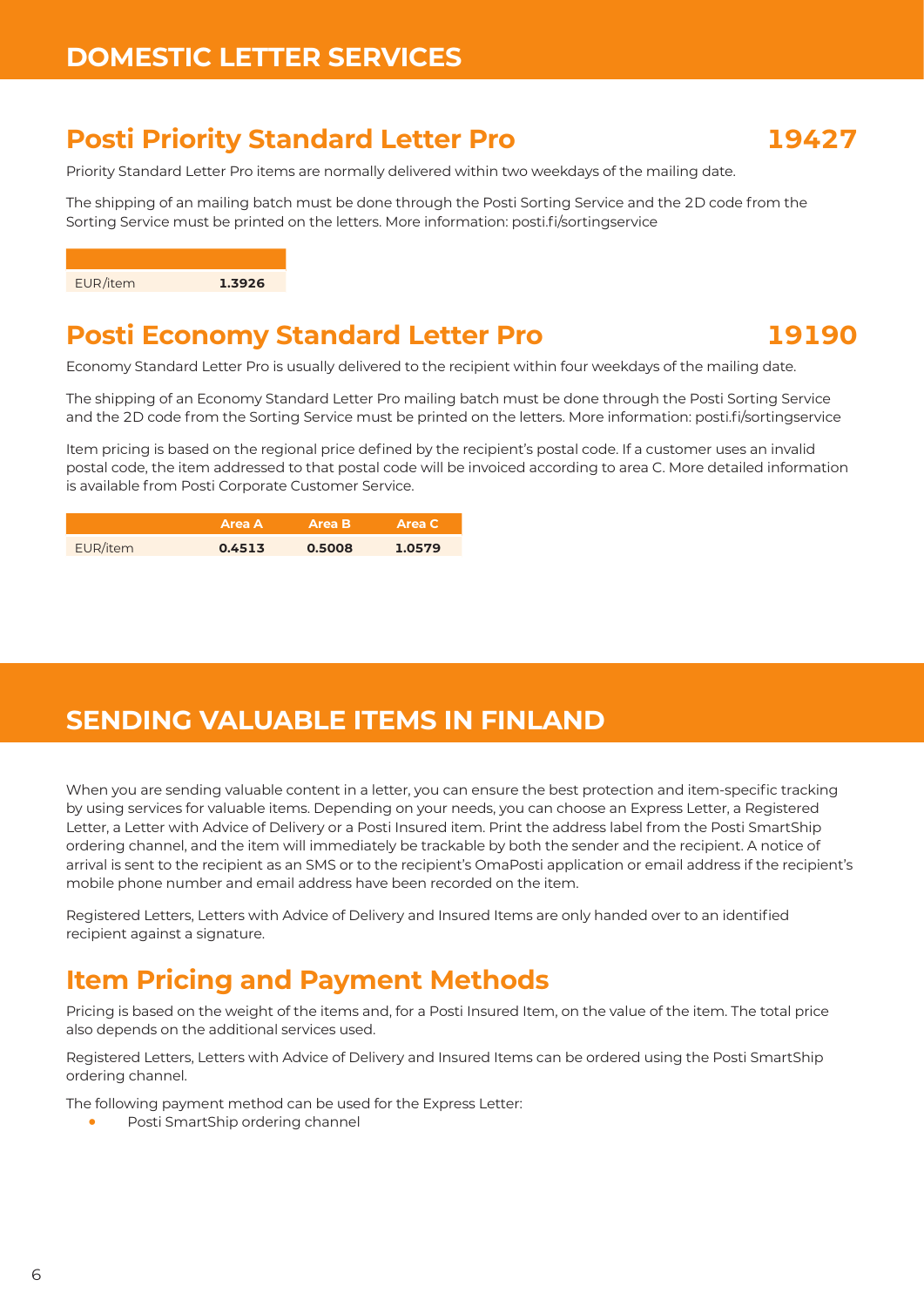## <span id="page-6-0"></span>**Dimensions**

#### **Express Letter, Registered Letter and Letter with Advice of Delivery**

- **•** minimum size 90mm x 140mm<br>• maximum size 250mm x 353mm
- **•** maximum size 250mm x 353mm x 30mm
- **•** maximum weight 2,000g

#### **Insured Item**

- **•** minimum size 90mm x 140mm **•** maximum size 1,000mm x 600mm x 600mm
- **•** maximum weight 2,000g

# **Additional Services**

| <b>Additional services and</b><br>their combinations                                                                                                                                                                                          | <b>Posti</b><br><b>Express Letter</b>  | <b>Posti</b><br><b>Registered Letter</b> | <b>Posti Letter with</b><br><b>Advice of Delivery</b> | <b>Posti</b><br><b>Insured Item</b> |
|-----------------------------------------------------------------------------------------------------------------------------------------------------------------------------------------------------------------------------------------------|----------------------------------------|------------------------------------------|-------------------------------------------------------|-------------------------------------|
| <b>Saturday Delivery</b>                                                                                                                                                                                                                      | $\mathbf{x}$                           |                                          |                                                       |                                     |
| COD                                                                                                                                                                                                                                           |                                        |                                          |                                                       | $\mathbf x$                         |
| Handing over to the<br>Addressee in Person                                                                                                                                                                                                    |                                        | $\mathbf{x}$                             | $\mathbf{x}$                                          | $\mathbf{x}$                        |
| Pickup reminder                                                                                                                                                                                                                               |                                        | $\mathbf{x}$                             | $\mathbf{x}$                                          | $\mathbf{x}$                        |
| <b>Saturday Delivery</b>                                                                                                                                                                                                                      |                                        |                                          |                                                       | 17451                               |
| <b>EUR 11.28/item</b><br>$\bullet$<br><b>COD</b>                                                                                                                                                                                              |                                        |                                          |                                                       | 1144                                |
| <b>EUR 5.76/item</b><br>$\bullet$                                                                                                                                                                                                             |                                        |                                          |                                                       |                                     |
| As a financing service, COD is exempt from VAT.<br>The COD charge will not be refunded if the item remains uncollected.<br>The maximum COD amount is EUR 2,000.<br>Cash on Delivery can be ordered from the Posti SmartShip ordering channel. |                                        |                                          |                                                       |                                     |
| <b>Handing over to the Addressee in Person</b>                                                                                                                                                                                                |                                        |                                          |                                                       | 17452                               |
| <b>EUR 1.20/item</b><br>$\bullet$                                                                                                                                                                                                             |                                        |                                          |                                                       |                                     |
| <b>Electronic notice of arrival</b>                                                                                                                                                                                                           |                                        |                                          |                                                       | 12831                               |
| $\bullet$                                                                                                                                                                                                                                     | Pickup reminder by mail EUR 2.14 /item |                                          |                                                       |                                     |
| Notices of arrival as an SMS or e-mail message or to OmaPosti application are free of charge.                                                                                                                                                 |                                        |                                          |                                                       |                                     |

#### **Posti Express Letter 19228**

Use the Express Letter when the delivery is rushed.

| Max.<br>weight g | <b>EUR/item</b> |
|------------------|-----------------|
| 250              | 6.98            |
| 2,000            | 11.38           |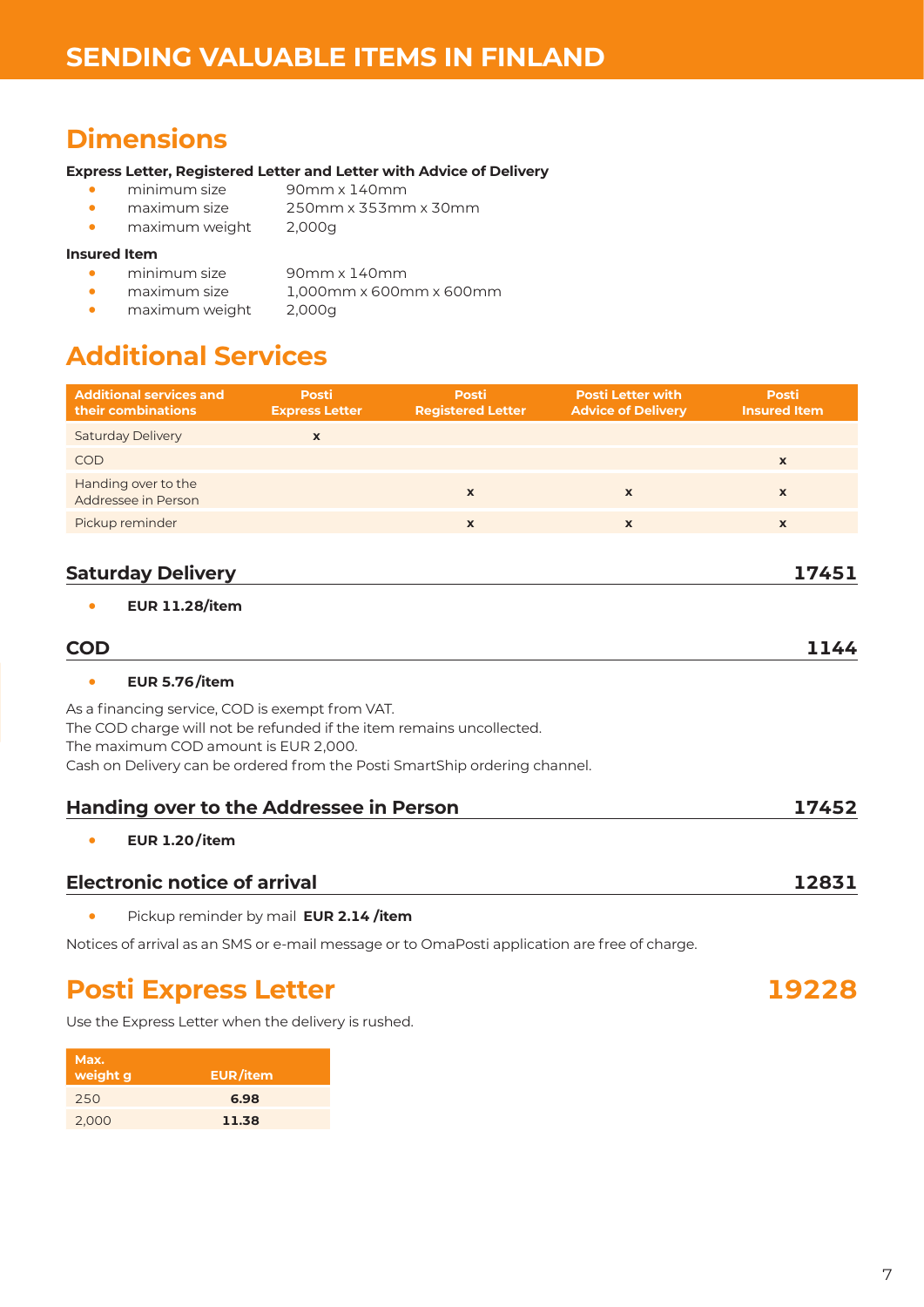# <span id="page-7-0"></span>**Posti Registered Letter 16534**

Use a Registered Letter when you need a proof of mailing the item.

| Max.<br>weight g | <b>EUR/item</b> |
|------------------|-----------------|
| 250              | 7.05            |
| 2,000            | 11.43           |

# **Posti Letter with Advice of Delivery 16535, 19792**

Use a Letter with Advice of Delivery when the recipient's signature is necessary.

| Max.<br>weight g | <b>EUR/item</b> |
|------------------|-----------------|
| 250              | 11.94           |
| 2.000            | 14.50           |
|                  |                 |

# **Posti Insured Item 16536, 16537**

Use a Insured Item when you need claims protection and special secure handling of fragile items.

| Max.<br>weight g | <b>Insured value max EUR 5,000</b><br>EUR/item | <b>Insured value EUR 5,001 - 15,000</b><br><b>EUR/item</b> |
|------------------|------------------------------------------------|------------------------------------------------------------|
| 250              | 14.50                                          | 20.88                                                      |
| 2.000            | 23.61                                          | 35.30                                                      |

# **Pre-Paid Express Mail Envelope**

#### **Pre-Paid Express Mail Envelope** (cardboard envelope)

Add the recipient's and the sender's details, attach the Exprès label and take the item to a Posti outlet. Prices: see the price list for cash services at [posti.fi/prices](http://www.posti.fi/prices).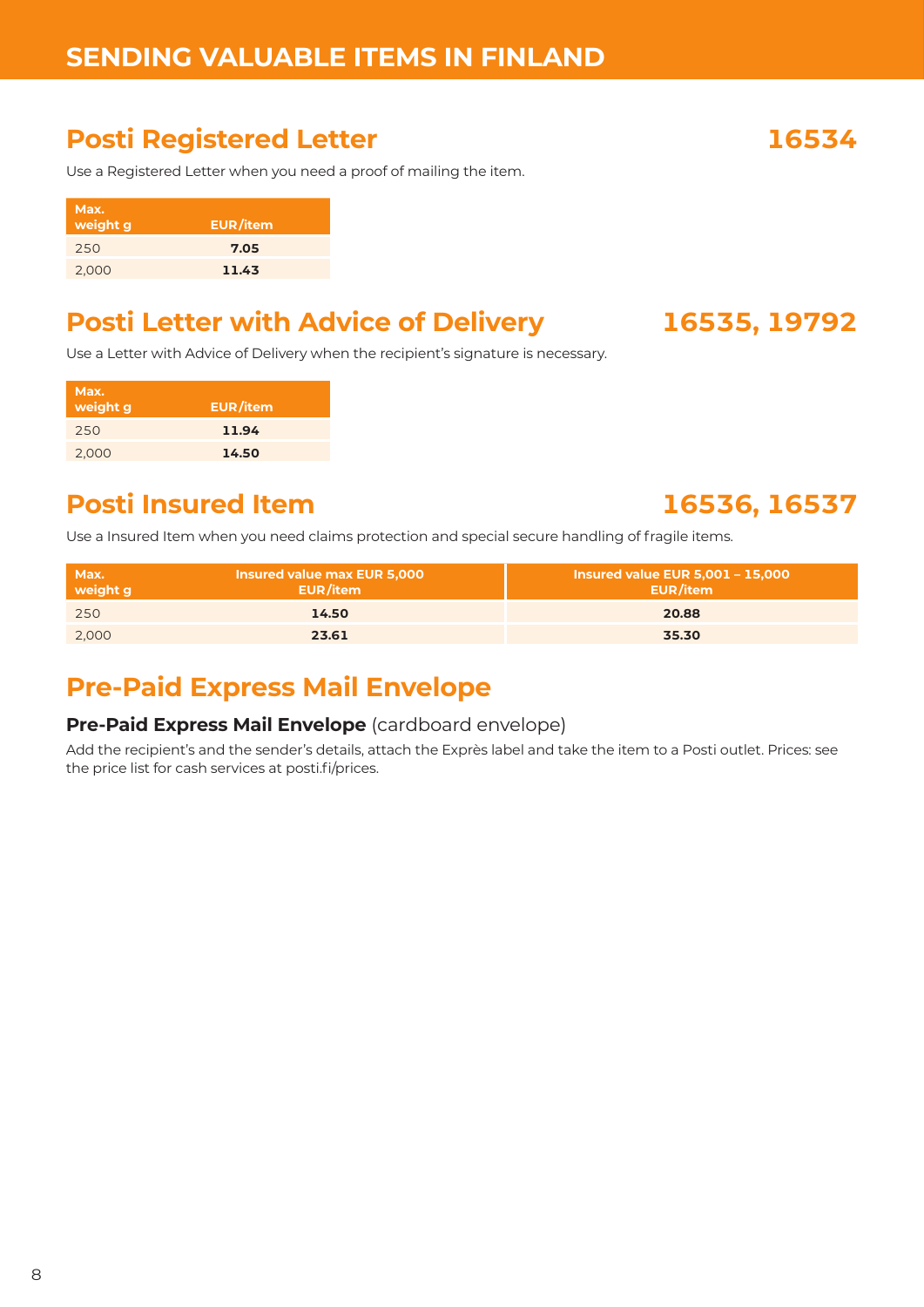## <span id="page-8-0"></span>**Item Pricing**

Pricing is based on the quantity and weight of items. The price also depends on the tariff zone and the additional services used.

# **Payment and Mailing Methods that Affect the Price**

The selection of a payment and mailing method for letter items depends on the number of items or the need for using items.

| <b>Payment and mailing</b><br>method          | The number of items per day                       | Other factors affecting the choice                                                                     |
|-----------------------------------------------|---------------------------------------------------|--------------------------------------------------------------------------------------------------------|
| Invoicing on the basis of the<br>mailing list | More than 100 items or large one-off<br>batches   | Product-specific mailing indication on the item.                                                       |
| Pre-Paid Envelope                             | More than 2 items or a varying<br>number of items | Pre-order envelopes. Also convenient if your company<br>operates in multiple locations around Finland. |
| <b>Pricing Service</b>                        | More than 20 items                                | You would like to delegate pricing to Posti.                                                           |
| Franking machine                              | More than 7 items                                 | You would like to take care of pricing yourself.                                                       |

# **Tariff Zones**

#### **EUROPE:**

#### **– EU Countries** (zone EU = All EU countries)

| Austria         | Estonia | Latvia      | Portugal (incl. the |
|-----------------|---------|-------------|---------------------|
| Belgium         | France  | Lithuania   | Azores and Madeira) |
| <b>Bulgaria</b> | Germany | Luxembourg  | Romania             |
| Croatia         | Greece  | Malta       | Slovakia            |
| Cyprus          | Hungary | Monaco      | Slovenia            |
| Czech Republic  | Ireland | Netherlands | Spain               |
| Denmark         | Italy   | Poland      | Sweden              |

#### **– Special Regions Outside the EU's VAT and Excise Tax Zone**

- **•** Agion Oros [Mount Athos] (Greece)
- **•** Büsingen area (Germany)
- **•** Campione d'Italia. the national water area of Lago di Lugano (Lugano Lake) and the waterfront between Ponte Tresa and Porto Ceresio. the Livigno Valley (Italy)
- **•** Ceuta and Melilla (Spain)
- **•** French overseas departments Guadeloupe. Martinique. French Guyana and Réunion
- **•** Helgoland Island (Germany)
- **•** Province of Åland (Finland) [domestic tariffs and rates]
- **•** The Canary Islands (Spain)

#### **– Tariff Zone Europe also Includes** (zone EU2 = All non-EU European countries)

| Albania                 | Greenland        | Russia                       | Turkey  |
|-------------------------|------------------|------------------------------|---------|
| Andorra                 | <b>Iceland</b>   | Saint-Pierre and             | Ukraine |
| <b>Belarus</b>          | Kosovo           | Miquelon (France)            | Vatican |
| Bosnia and Herzegovina  | Liechtenstein    | San Marino                   |         |
| Faeroe Islands          | Macedonia        | Serbia                       |         |
| Gibraltar               | Mayotte (France) | Switzerland                  |         |
| Great Britain and       | Moldova          | The Channel Islands [Jersey. |         |
| Northern Ireland        | Montenegro       | Guernsey. Alderney and       |         |
| (incl. the Isle of Man) | Norway           | Sark] (UK)                   |         |

#### **OTHER COUNTRIES** (zone MUU = All other countries)

All countries not stated above belong to the Tariff Zone. Other Countries.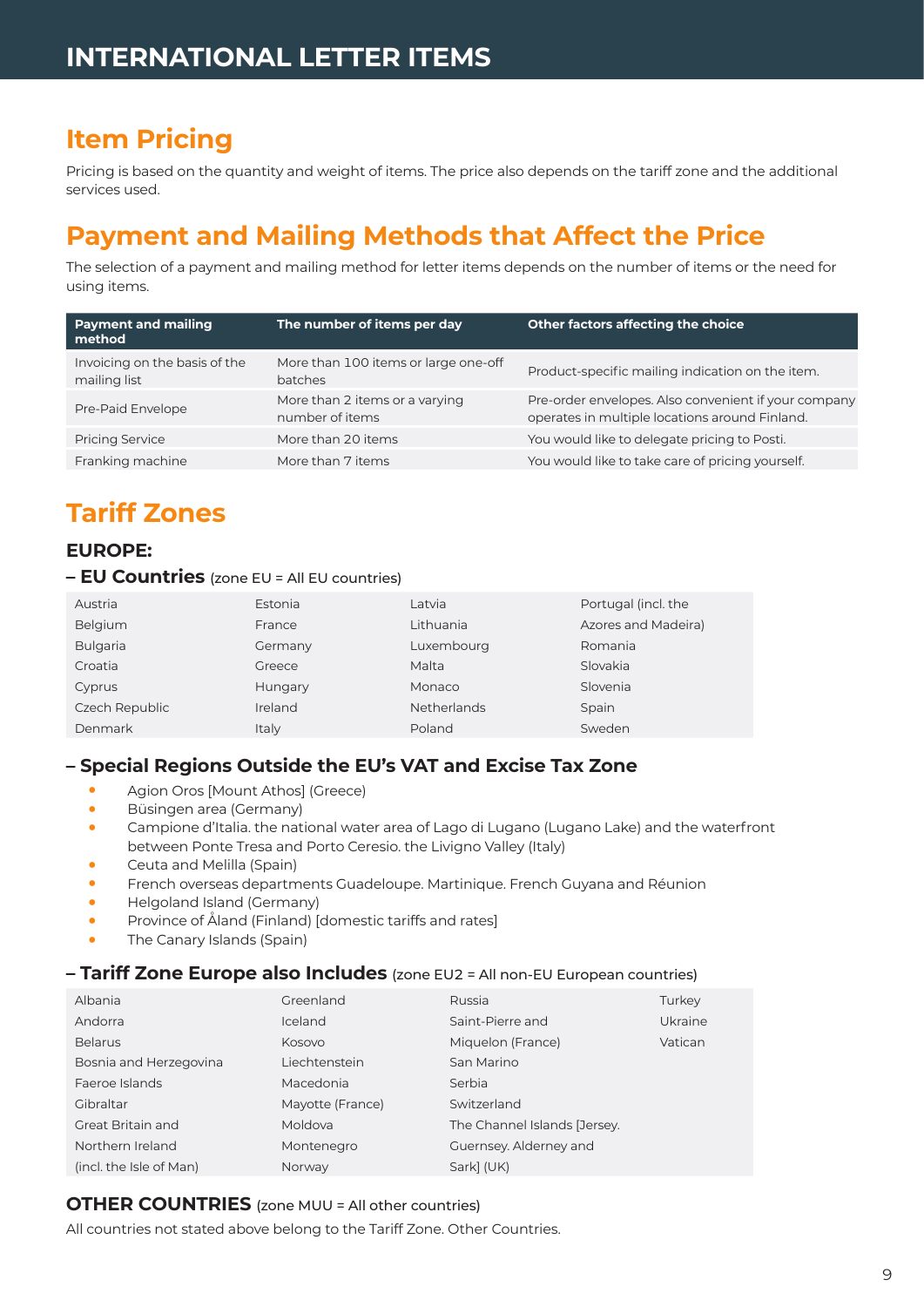# <span id="page-9-0"></span>**Dimensions**

#### **Priority and Economy Letter International**

- 
- 
- 
- **•** minimum size 90mm x 140mm x 0.2mm **•** maximum size 250mm x 353mm x 30mm
- maximum weight

# **Posti Priority and Posti Economy Letter International 1659, 1656**

When you want your message to be noticed. You can choose between two speeds: Priority and Economy.

|      |                               | <b>Europe</b>         |                               | <b>Other countries</b>       |
|------|-------------------------------|-----------------------|-------------------------------|------------------------------|
|      | <b>Priority</b><br><b>EUR</b> | Economy<br><b>EUR</b> | <b>Priority</b><br><b>EUR</b> | <b>Economy</b><br><b>EUR</b> |
| Item | 1.66                          | 1.36                  | 1.77                          | 1.37                         |
| Kg   | 23.13                         | 18.78                 | 44.21                         | 24.32                        |

# **Posti Pre-Paid Envelope International**

Make your mailing routines easier by using a Pre-Paid Envelope International. The Envelope is immediately ready to use as the sender's contact details and payment indications have been printed on it.

The total price of the Pre-Paid Envelope is determined according to the postage fee and the envelope material and printing costs.

- **•** The maximum weight of C/E4 envelopes is 300g and the maximum thickness 30mm (minimum order quantity 100 pcs)
- **•** The maximum weight of C/E5 envelopes is 100g and the maximum thickness 30mm (minimum order quantity 100 pcs)

| <b>Postage to all countries</b> | <b>Priority Letter</b><br>EUR/item |
|---------------------------------|------------------------------------|
| Envelope size C/E5              | 2.45                               |
| Envelope size C/E4              | 6.50                               |

The above table shows the prices of the most commonly used pre paid envelopes, which are printed using two colors at the most and comprise 1,000 envelopes per batch. See more easy to use pre-paid envelope options at [posti.fi/pre-paid-envelope](http://www.posti.fi/pre-paid-envelope).

# **SENDING VALUABLE ITEMS INTERNATIONALLY**

When you are mailing important or valuable items abroad. use a Register Letter or a Letter with Advice of Delivery, depending on your needs.

From Posti's website [www.posti.fi](http://www.posti.fi) you can see to which countries valuable items can be sent.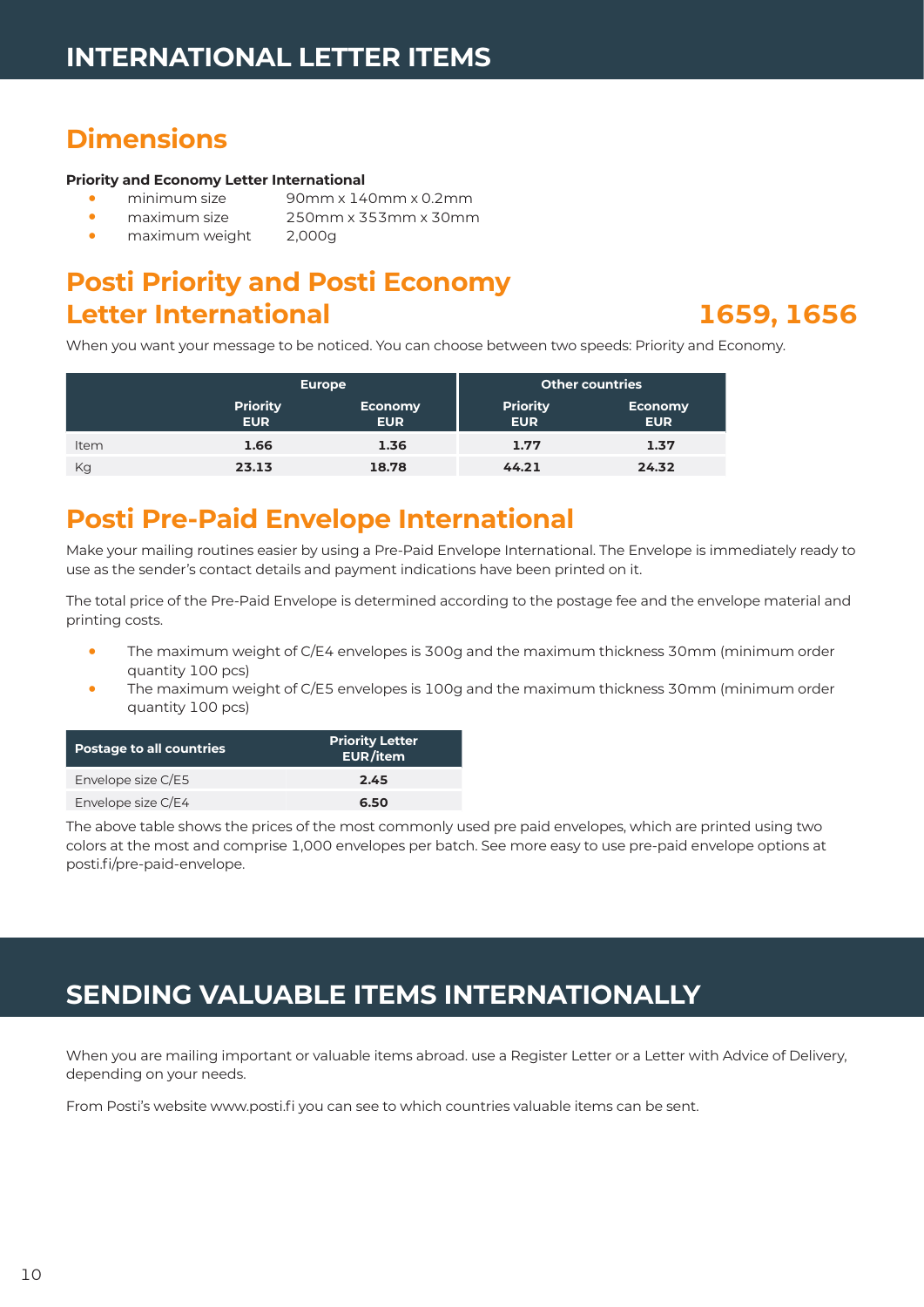## <span id="page-10-0"></span>**Item Pricing and Payment Methods**

#### Pricing is based:

- **•** Registered Letter and Letter with Advice of Delivery: on the weight and tariff zone of an individual item
- **•** Exprès Letter: on the combination of the item's tariff zone's rate for Priority Letter International (item + kg) and the Exprès additional fee.

You can use the following payment methods with valuable items:

**•** Posti SmartShip ordering channel

#### **Dimensions**

#### **Registered Letter International, Letter with Advice of Delivery International and Exprès Letter International**

- **•** minimum size 90mm x 140mm
- **•** maximum size 250mm x 353mm x 30mm
- maximum weight

#### **Posti Registered Letter International 17434**

Use a Registered Letter International when you need a proof of mailing the item.

Use a Letter with Advice of Delivery International when the recipient's signature is necessary.

| Max.<br>weight g | <b>Europe</b><br>EUR/item | <b>Other countries</b><br>EUR/item |  |  |  |  |
|------------------|---------------------------|------------------------------------|--|--|--|--|
| 100              | 13.62                     | 20.55                              |  |  |  |  |
| 250              | 14.48                     | 21.54                              |  |  |  |  |
| 500              | 18.81                     | 28.03                              |  |  |  |  |
| 2.000            | 36.46                     | 54.68                              |  |  |  |  |

#### **Posti Letter with Advice of Delivery International 19249**

| Max.<br>weight g | <b>Europe</b><br>EUR/item | <b>Other countries</b><br>EUR/item |
|------------------|---------------------------|------------------------------------|
| 100              | 20.90                     | 31.29                              |
| 250              | 24.86                     | 40.57                              |
| 2.000            | 48.29                     | 72.48                              |

#### **Posti Exprès Letter International 1659 + 17967**

|                         | <b>Europe</b><br><b>EUR</b> | Other countries<br><b>EUR</b> |
|-------------------------|-----------------------------|-------------------------------|
| Item                    | 1.66                        | 1.77                          |
| Kg                      | 23.13                       | 44.21                         |
| + Exprès additional fee | 11.77                       | 11.77                         |

### **Posti Pre-Paid Exprès Envelope 4627, 4655**



For express mail envelope prices, please see the price list for cash services at [posti.fi/prices](http://posti.fi/prices) or the order form at [posti.fi/materiaalitilaus](http://posti.fi/materiaalitilaus).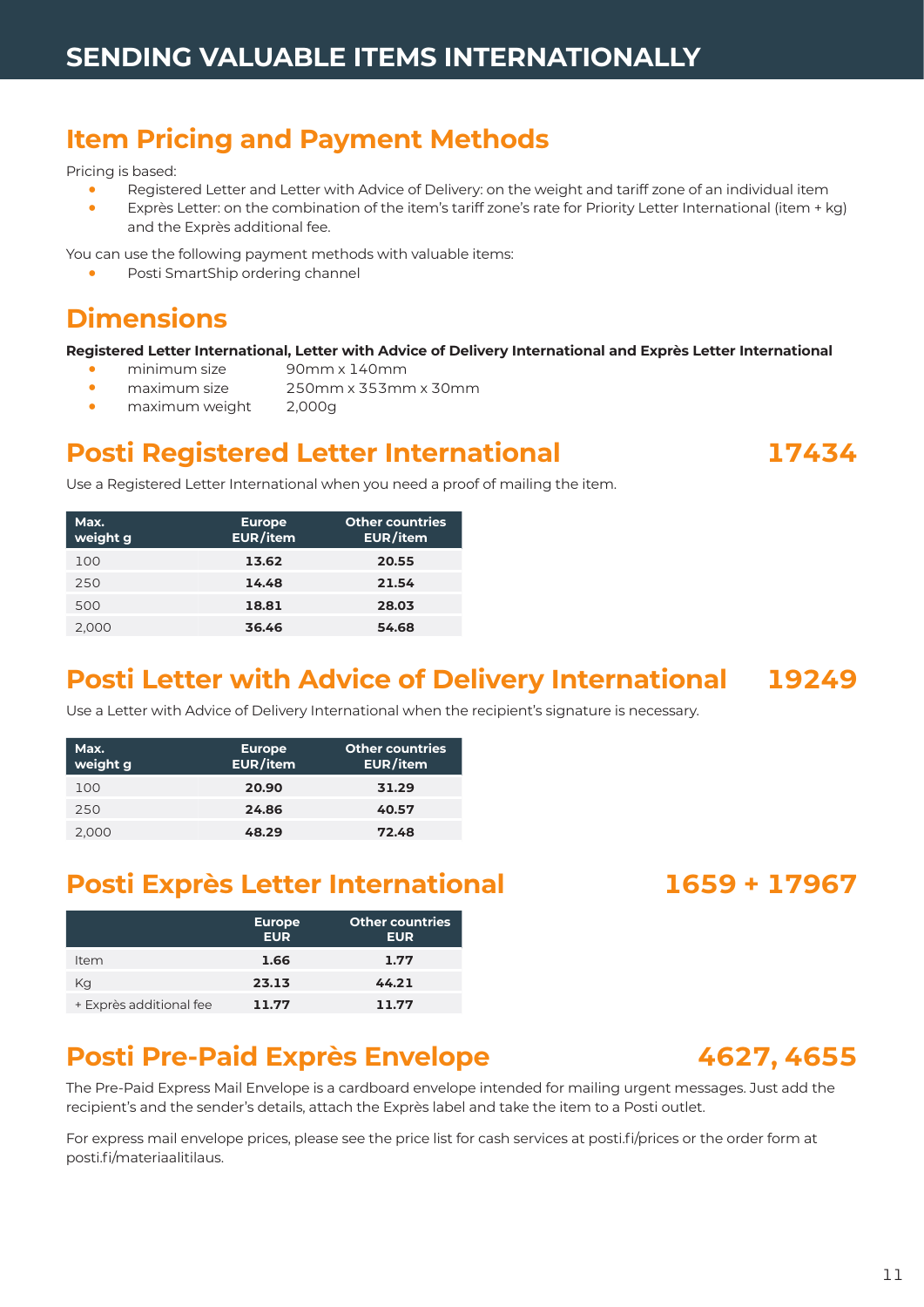#### <span id="page-11-0"></span>**PUBLICATION SERVICES**

The price model for the services will, as a rule, be priced according to weight threshold and batch size category. The price of the publication will remain fixed in spite of small fluctuations in unit weight inside the weight class. The total price also depends on the additional services used.

# **Item Pricing**

#### **The pricing of Publication items is based on**

- **•** Item weight
- **•** Manageability of the mailing.

#### **The pricing of Magazine Pro and Economy Publication items is based on**

- **•** Mailing size
- **•** Item weight
- **•** Manageability of the mailing
- **•** Publishing times.

#### **The pricing of Daytime Publication Delivery and Long-distance Publication Delivery items is based on**

- **•** Service level
- **•** Mailing size
- **•** Item weight
- **•** Manageability of the mailing
- **•** Publishing times
- **•** In the Daytime Publication Delivery service, the local reach of the publication is also taken into account as a basis of pricing.

# **Number of issues of a publication**

The number of issues is determined on the basis of the number of issues of the same printed publication in a calendar year stated in an advance order. For the same publication, the issues delivered using the Magazine Pro and Economy Publication services are added up. The issues delivered over a calendar year using the Daytime Publication Delivery service will also be taken into account for the Long-Distance Publication Delivery service.

A batch size includes, based on the service, Magazine Pro and Economy Publication items that are of the same issue of a publication, have the same invoicing address, are delivered during the same invoicing period and are recorded for the same mailing batch. For the Daytime Publication Delivery and Long-Distance Publication Delivery services, batch sizes are added up when the aforementioned condition is met.

If the publication's number of publishing times in pre-ordered services or any local coverage rate in the Daytime Publication Delivery service differs from the information specified as the basis of pricing, Posti shall have the right to charge the difference between the stated and actual publication frequency or coverage rate.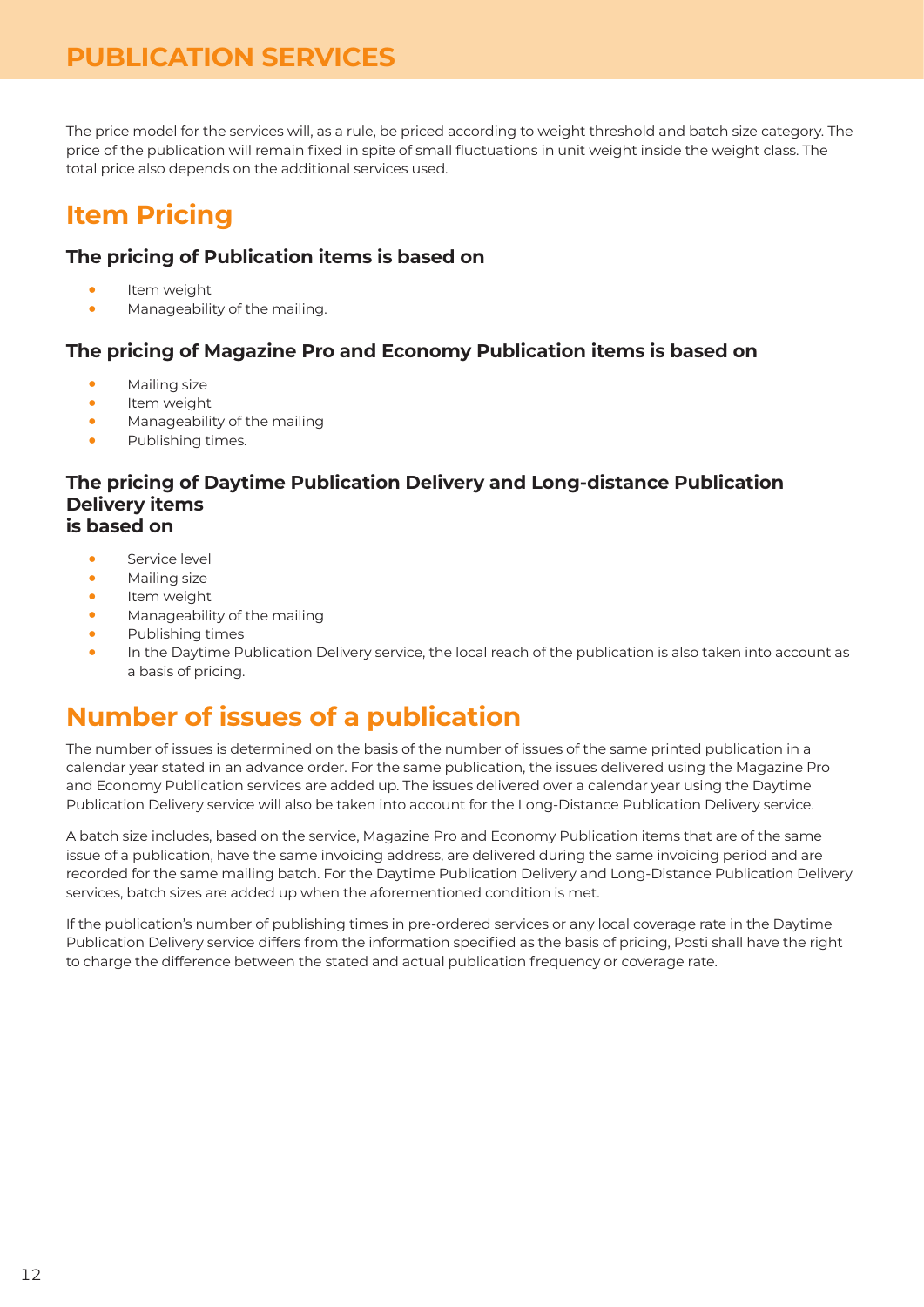# <span id="page-12-0"></span>**Mailing Methods that Affect the Price**

#### **Magazine Pro, Economy Publication and Publication**

Unbundled publication batches of at least 1,000 items require the use of the Publication's Additional Handling service. The fee for the Publication's Additional Handling additional service will also be charged if the customer does not follow Posti's current service-specific mailing instructions when delivering the batches to Posti.

The Magazine Pro service can only be used for machine-sortable items. Posti has the right to change the service to Economy Publication for items that require manual sorting.

A publication that uses the Economy Publication service and needs to be sorted manually requires the Manual Sorting additional service. Items need to be sorted manually for reasons such as the following: the item's dimensions or weight are above or below the limits set for machine sorting or the item does not have a 4-state code or a 2D bar code. The supplements, plastic wrapping, quality of the cover paper, etc., may also prevent machine sorting. For more detailed information, please see the Guide to Machine-Sortable Items.

- **•** The Code Error additional service will also be required for publications that are delivered using the Economy Publication service but that do not have a 4-state code or a 2D bar code or if they have an erroneous code.
- **•** Publications that require folding to fit through a mail slot due to their dimensions and that are delivered using the Economy Publication service will also require the Addressed Publication Folding additional service.

The use of the Magazine Pro and Economy Publication services requires using the Posti Sorting Service as well as submitting an advance order and a mailing plan via the online service channel provided by Posti at least four weeks before mailing.

**•** A publication that uses the Magazine Pro and Economy Publication services and whose batch size differs by -20% or more from the provided advance information will require the Inaccurate Advance Information additional service from April 1, 2022. An additional fee is charged for each mailing batch on the basis of the inaccuracy, i.e. in accordance with the number of items exceeding the allowed difference.

Changes to the posting place and time can be made until the day before the previously stated posting day. Changes to the posting place become subject to a charge four weeks before the previously stated posting day. Changes to the posting or delivery day become subject to a charge one week before the previously stated posting day.

Items should be dropped off sorted and unitized in accordance with the instructions available in Posti's online service channel and the Guide to Batch-Sorted Postal Items (addressing, bundling and loading into transport units). Address marking instructions can also be found in the Guide to Machine-Sortable Items.

#### **Daytime Publication Delivery and Long-distance Publication Delivery**

For the Daytime Publication Delivery service, the minimum batch size for a publication is 150 pcs and the minimum service level will be direct transport direction bundle.

If the batches for Daytime Publication Delivery and Long-Distance Publication Delivery are delivered to Posti unbundled or they have not been bundled according to Posti's instructions, the batches will require the Publication's Additional Handling additional service.

The use of the service requires submitting an advance order and a mailing plan via the online service channel provided by Posti at least four weeks before mailing.

Changes to the posting place and time can be made until the day before the previously stated posting day. Changes to the posting place become subject to a charge four weeks before the previously stated posting day. Changes to the posting or delivery day become subject to a charge one week before the previously stated posting day. When agreeing on the basic letter posting times for the Daytime Publication Delivery service, a service fee for a late posting time for a mailing batch is charged.

In Daytime Publication Delivery, a Publication's Additional Handling fee for bundles to be opened will be charged for publications in a bundle/bundles to be opened that are addressed to an area.

Items are dropped off as sorted and unitized according to the batch-specific instructions provided by Posti's Sorting Service. Address marking instructions can be found in the Guide for Batch-Sorted Postal Items (addressing, bundling and loading into transport units) and also in the Guide to Machine-Sortable Items.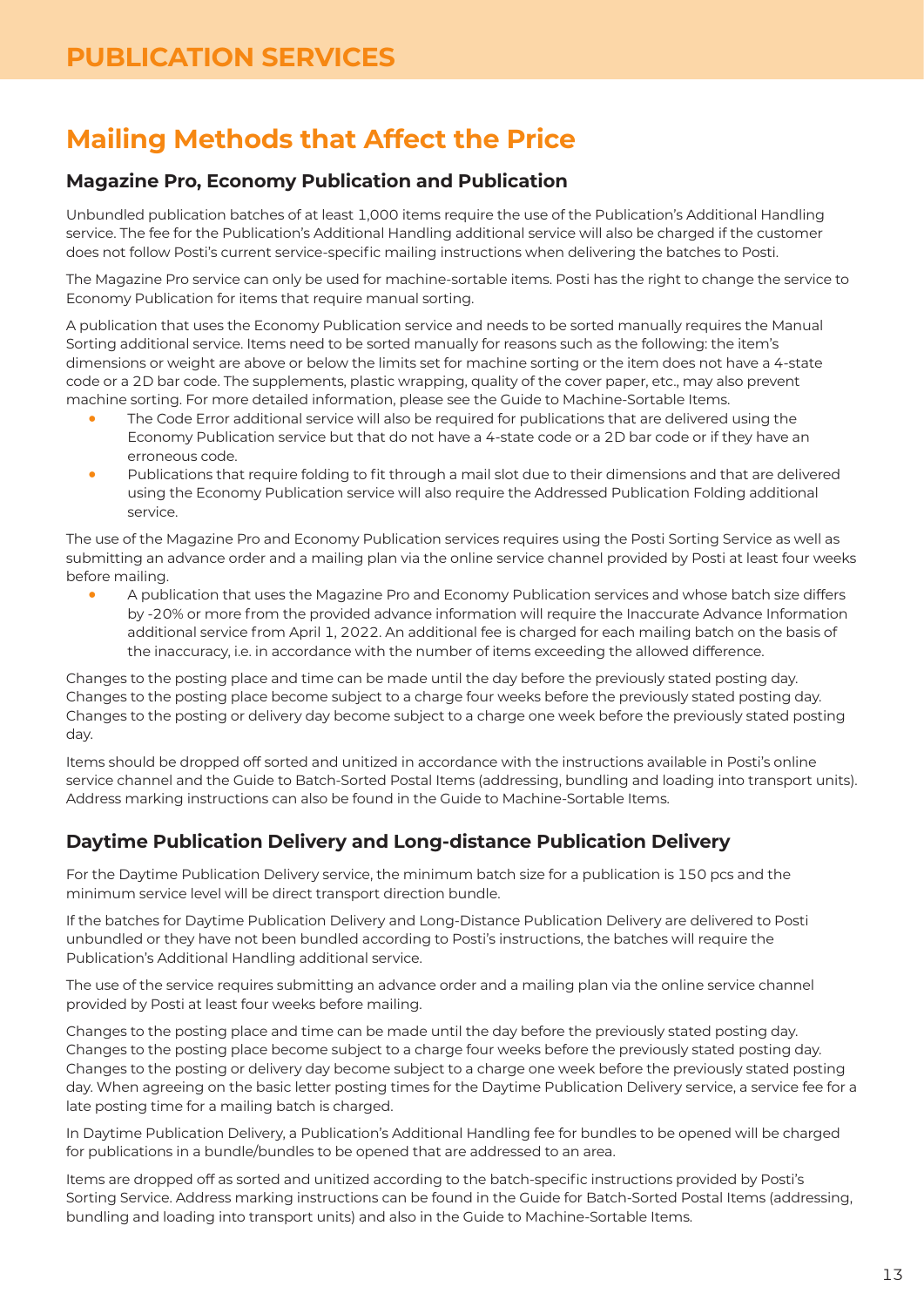## <span id="page-13-0"></span>**Dimensions**

#### **Dimensions of Economy Publication, Publication, Daytime Publication Delivery and Long-distance Publication Delivery items**

- **•** minimum size 90mm x 140mm
- **•** maximum size 320mm x 470mm x 30mm
- **•** when folded, it must fit through a letter box/mail slot 250mm x 353mm x 30mm
- maximum weight

#### **Dimensions of Magazine Pro items**

- **•** minimum size 148mm x 210mm x 0.4mm<br>• minimum weight 30g
- 
- minimum weight<br>• maximum size **•** maximum size 250mm x 310mm x 10mm<br>• maximum weight 350g
- **•** maximum weight 350g

#### **Dimensions of Daytime Delivery Bundle**

- **•** maximum size 320mm x 470mm
- **•** the bundle's height may not exceed the length of its shortest side
- **•** maximum weight 10kg
- **•** minimum thickness 20mm

# **Additional Services**

|       | <b>Additional services and their combinations</b>                                | <b>Posti</b><br><b>Publication</b> | <b>Posti</b><br><b>Magazine</b><br><b>Pro</b> | <b>Posti</b><br><b>Economy</b><br><b>Publication</b> | Posti<br><b>Publication</b> | <b>Posti</b><br><b>Long-distance</b><br><b>Daily Delivery Publication Delivery</b> |
|-------|----------------------------------------------------------------------------------|------------------------------------|-----------------------------------------------|------------------------------------------------------|-----------------------------|------------------------------------------------------------------------------------|
|       | 5706 and 5707 Changes to the posting or delivery<br>day or to the delivery speed |                                    | $\mathbf{x}$                                  | $\mathbf{x}$                                         | $\mathbf{x}$                | $\mathbf{x}$                                                                       |
|       | 5708 and 5709 Changes in office of posting                                       |                                    | $\mathbf{x}$                                  | $\boldsymbol{\mathsf{x}}$                            |                             | $\mathbf{x}$                                                                       |
| 12895 | Information storage service fee                                                  | $\mathbf{x}$                       | $\mathbf{x}$                                  | $\mathbf{x}$                                         | $\mathbf{x}$                | $\mathbf{x}$                                                                       |
| 17014 | <b>Publication's Additional Handling</b>                                         | $\mathbf{x}$                       | $\mathbf{x}$                                  | $\mathbf{x}$                                         | $\mathbf{x}$                | $\mathbf{x}$                                                                       |
| 17490 | Late posting time for a mailing<br>batch                                         |                                    |                                               |                                                      | $\mathbf{x}$                |                                                                                    |
| 17491 | Additional Handling, bundles<br>to be opened                                     |                                    |                                               |                                                      | $\pmb{\chi}$                |                                                                                    |
| 19258 | Manual sorting                                                                   |                                    | $\mathbf{x}$                                  | $\mathbf{x}$                                         |                             |                                                                                    |
| 19531 | <b>Addressed Publication Folding</b>                                             |                                    |                                               | $\mathbf{x}$                                         |                             |                                                                                    |
| 19532 | Code Error                                                                       |                                    | $\mathbf{x}$                                  | $\mathbf{x}$                                         | $\mathbf{x}$                | $\mathbf{x}$                                                                       |
| 19533 | Invalid advance information                                                      |                                    | $\mathbf{x}$                                  | $\mathbf{x}$                                         |                             |                                                                                    |
|       | Information Service, see page 24                                                 | $\mathbf{x}$                       | $\mathbf{x}$                                  | $\mathbf{x}$                                         |                             |                                                                                    |
|       | Terminal shuttle, see page 24                                                    | $\mathbf{x}$                       | $\mathbf{x}$                                  | $\mathbf{x}$                                         |                             |                                                                                    |

#### **Changes to the posting or delivery day or to the delivery speed at the latest 24 hours before 5706**

**• EUR 0.0495 /item**

#### **Changes to the posting or delivery day or to the delivery speed by 12 noon at the latest 5707**

**• EUR 0.0675 /item**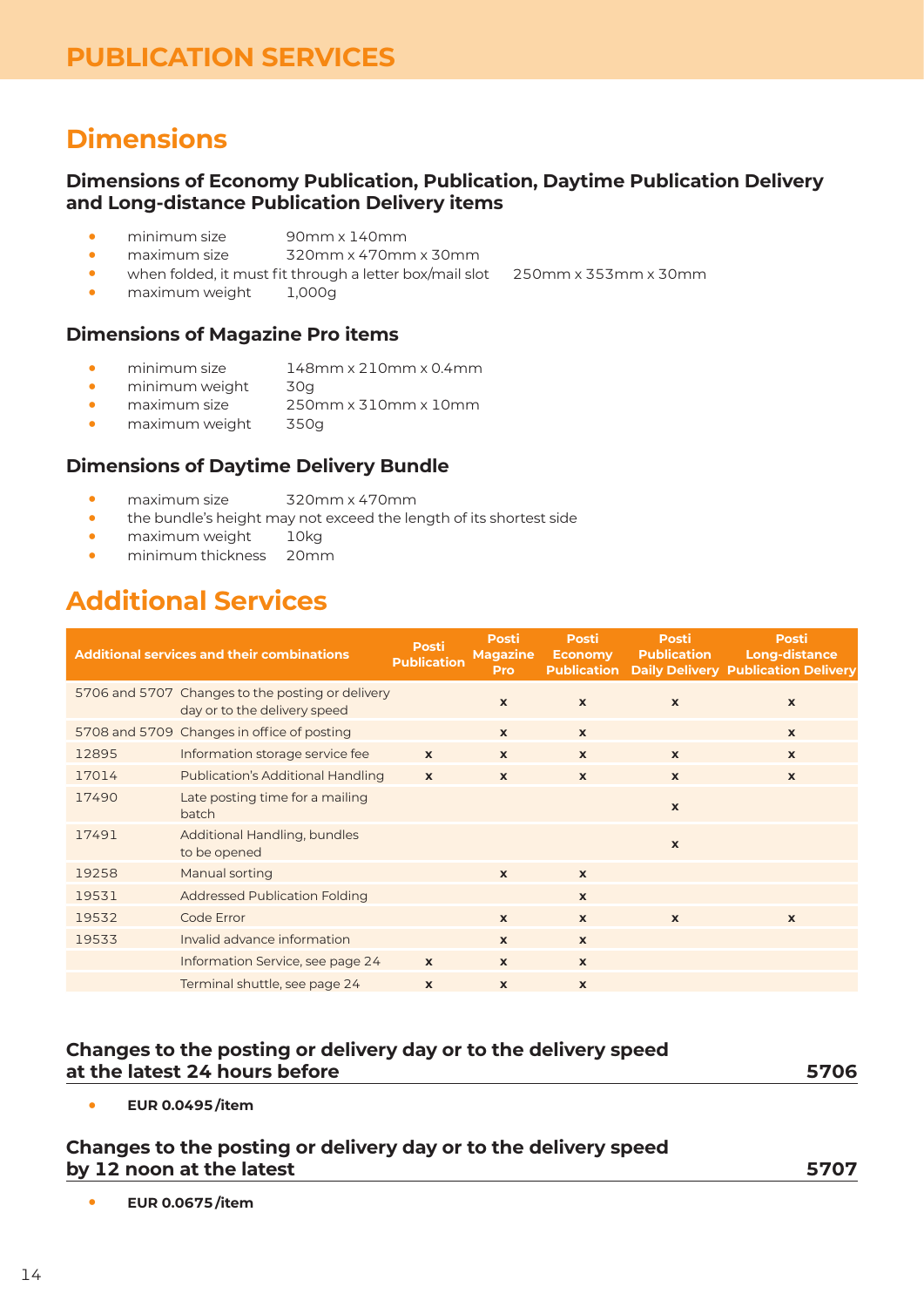## **PUBLICATION SERVICES**

|                       | Changes in office of posting 24 hrs before delivery at                                                                                            | 5708  |
|-----------------------|---------------------------------------------------------------------------------------------------------------------------------------------------|-------|
|                       | <b>EUR 0.0495/item</b>                                                                                                                            |       |
|                       | Changes in office of posting by noon                                                                                                              | 5709  |
| $\bullet$             | <b>EUR 0.0675 /item</b>                                                                                                                           |       |
|                       | Information storage service fee                                                                                                                   | 12895 |
| the customer.         | Posti is entitled to charge a fee for the saving of information carried out via the Posti ordering channels on behalf of<br><b>EUR 63.00/hour</b> |       |
|                       | <b>Publication's Additional Handling</b>                                                                                                          | 17014 |
| $\bullet$             | <b>EUR 0.1200 /item</b>                                                                                                                           |       |
|                       | Late posting time for a mailing batch                                                                                                             | 17490 |
| $\bullet$             | EUR 19.33/h/mailing batch and drop-off point                                                                                                      |       |
|                       | <b>Additional Handling, bundles to be opened</b>                                                                                                  | 17491 |
|                       | EUR 0.1455/publication copy in an openable bundle                                                                                                 |       |
| <b>Manual sorting</b> |                                                                                                                                                   | 19258 |
|                       | <b>EUR 0.0600/item</b>                                                                                                                            |       |
|                       | <b>Addressed Publication Folding</b>                                                                                                              | 19531 |
|                       | <b>EUR 0.0150/item</b>                                                                                                                            |       |
| <b>Code Error</b>     |                                                                                                                                                   | 19532 |
| $\bullet$             | <b>EUR 0.0600/item</b>                                                                                                                            |       |
|                       | <b>Invalid advance information</b>                                                                                                                | 19533 |
|                       |                                                                                                                                                   |       |

**• EUR 0.0600 /item**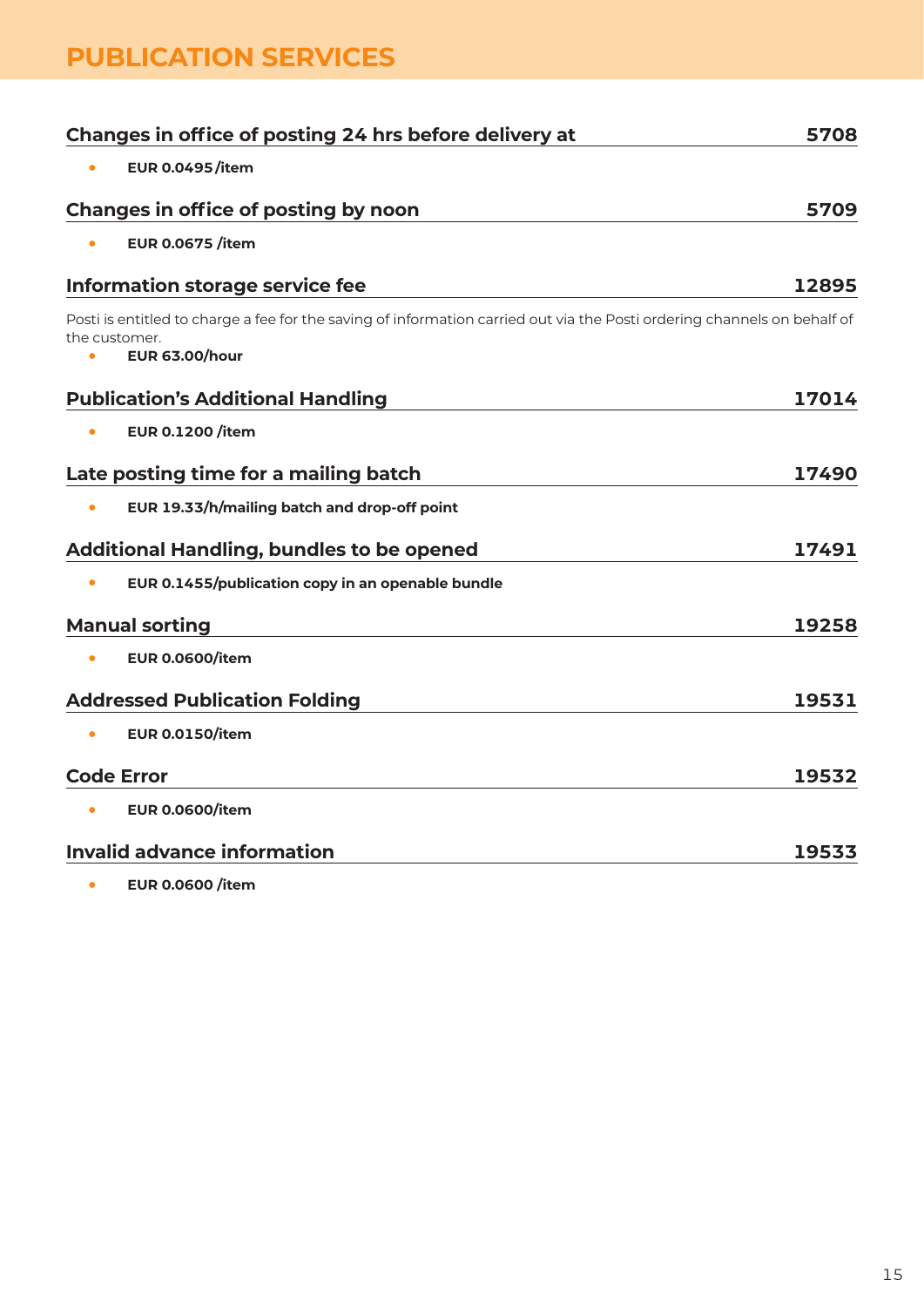### <span id="page-15-0"></span>**Nationwide Publication Delivery**

Your item is delivered from one point to anywhere in Finland within two weekdays of posting or flexibly by the fourth weekday.

The Publication service is particularly well suited for small batches and occasional sending. Use of the service does not require placing an advance order.

The Magazine Pro and Economy Publication services are particularly well suited for publications that are published regularly. The services are ordered in advance. The Magazine Pro service is meant for machine-sortable publications that are published in large batches. The Economy Publication service is suitable for batches of all sizes as well as manually sortable publications.

### **Posti Publication, Nationwide Prices 12840**



| <b>Max.</b> unit weight |            |
|-------------------------|------------|
| g                       | <b>EUR</b> |
| 100                     | 1.1711     |
| 150                     | 1.3234     |
| 200                     | 1.5244     |
| 250                     | 1.7225     |
| 300                     | 1.9412     |
| 350                     | 2.2208     |
| 500                     | 2.6277     |
| 750                     | 3.4686     |
| 1,000                   | 4.8562     |
|                         |            |

### **Posti Magazine Pro, Nationwide Prices 19241**

| Max.<br>unit | <b>Mailing size at least, items</b> |        |               |  |        |  |  |                                                                                                |  |                        |               |  |  |
|--------------|-------------------------------------|--------|---------------|--|--------|--|--|------------------------------------------------------------------------------------------------|--|------------------------|---------------|--|--|
| weight<br>9  | 15,000                              | 25.000 |               |  |        |  |  | 35,000 50,000 65,000 80,000 95,000 110,000 125,000 150,000 175,000 200,000                     |  |                        |               |  |  |
| 100          | 0.4732                              |        |               |  |        |  |  | 0.4672 0.4613 0.4554 0.4495 0.4438 0.4383 0.4275 0.4253 0.4210 0.4167 0.4103                   |  |                        |               |  |  |
| 150          |                                     |        |               |  |        |  |  | 0.5251  0.5186  0.5121  0.5053  0.4989  0.4927  0.4865  0.4747  0.4722  0.4672  0.4624  0.4555 |  |                        |               |  |  |
| 200          | 0.5974                              |        |               |  |        |  |  | 0.5899  0.5826  0.5749  0.5675  0.5605  0.5533  0.5399  0.5372  0.5315  0.5261  0.5181         |  |                        |               |  |  |
| 250          | 0.6631                              |        |               |  |        |  |  | 0.6549  0.6467  0.6381  0.6300  0.6220  0.6143  0.5992  0.5961                                 |  | 0.5899  0.5839  0.5752 |               |  |  |
| 300          | 0.7377                              |        |               |  |        |  |  | 0.7285  0.7193  0.7099  0.7008  0.6921  0.6834  0.6666  0.6633                                 |  | 0.6564 0.6496 0.6399   |               |  |  |
| 350          | 0.8291                              | 0.8189 | 0.8086 0.7981 |  | 0.7878 |  |  | 0.7778  0.7681  0.7494  0.7456                                                                 |  | 0.7378                 | 0.7302 0.7192 |  |  |

# **Posti Economy Publication, Nationwide Prices 19193**

| Max.                |       |       |                                                                                                                 |  | <b>Mailing size at least, items</b> |  |  |  |  |  |  |  |                                                                                                 |
|---------------------|-------|-------|-----------------------------------------------------------------------------------------------------------------|--|-------------------------------------|--|--|--|--|--|--|--|-------------------------------------------------------------------------------------------------|
| unit<br>weight<br>g | 1.000 | 5.000 |                                                                                                                 |  |                                     |  |  |  |  |  |  |  | 10.000 15.000 25.000 35.000 50.000 65.000 80.000 95.000 110.000 125.000 150.000 175.000 200.000 |
| 100                 |       |       | 1.1322 0.8387 0.6211 0.5155 0.4642 0.4584 0.4526 0.4468 0.4410 0.4354 0.4299 0.4194 0.4174 0.4130 0.4088 0.4026 |  |                                     |  |  |  |  |  |  |  |                                                                                                 |
| 150                 |       |       | 1.2567 0.9309 0.6894 0.5722 0.5152 0.5088 0.5025 0.4958 0.4895 0.4834 0.4773 0.4657 0.4633 0.4584 0.4538 0.4469 |  |                                     |  |  |  |  |  |  |  |                                                                                                 |
| 200                 |       |       | 1.4295 1.0589 0.7843 0.6509 0.5862 0.5787 0.5716 0.5641 0.5567 0.5498 0.5430 0.5297 0.5270 0.5214 0.5161 0.5084 |  |                                     |  |  |  |  |  |  |  |                                                                                                 |
| 250                 |       |       | 1.5867 1.1753 0.8706 0.7225 0.6506 0.6425 0.6344 0.6261 0.6181 0.6103 0.6027 0.5879 0.5850 0.5787 0.5728 0.5643 |  |                                     |  |  |  |  |  |  |  |                                                                                                 |
| 300                 |       |       | 1.7653 1.3075 0.9686 0.8038 0.7237 0.7147 0.7057 0.6965 0.6876 0.6790 0.6705 0.6540 0.6508 0.6439 0.6374 0.6278 |  |                                     |  |  |  |  |  |  |  |                                                                                                 |
| 350                 |       |       | 1.9842 1.4698 1.0886 0.9035 0.8135 0.8033 0.7934 0.7830 0.7729 0.7632 0.7537 0.7352 0.7314 0.7238 0.7165 0.7056 |  |                                     |  |  |  |  |  |  |  |                                                                                                 |
| 500                 |       |       | 2.3314 1.7269 1.2792 1.0616 0.9559 0.9439 0.9322 0.9199 0.9081 0.8966 0.8855 0.8638 0.8594 0.8505 0.8417 0.8293 |  |                                     |  |  |  |  |  |  |  |                                                                                                 |
| 750                 |       |       | 3.0309 2.2450 1.6631 1.3801 1.2427 1.2271 1.2118 1.1960 1.1805 1.1658 1.1512 1.1231 1.1174 1.1057 1.0944 1.0779 |  |                                     |  |  |  |  |  |  |  |                                                                                                 |
| 1.000               |       |       | 3.9400 2.9186 2.1619 1.7942 1.6155 1.5954 1.5755 1.5549 1.5348 1.5155 1.4966 1.4599 1.4526 1.4373 1.4226 1.4013 |  |                                     |  |  |  |  |  |  |  |                                                                                                 |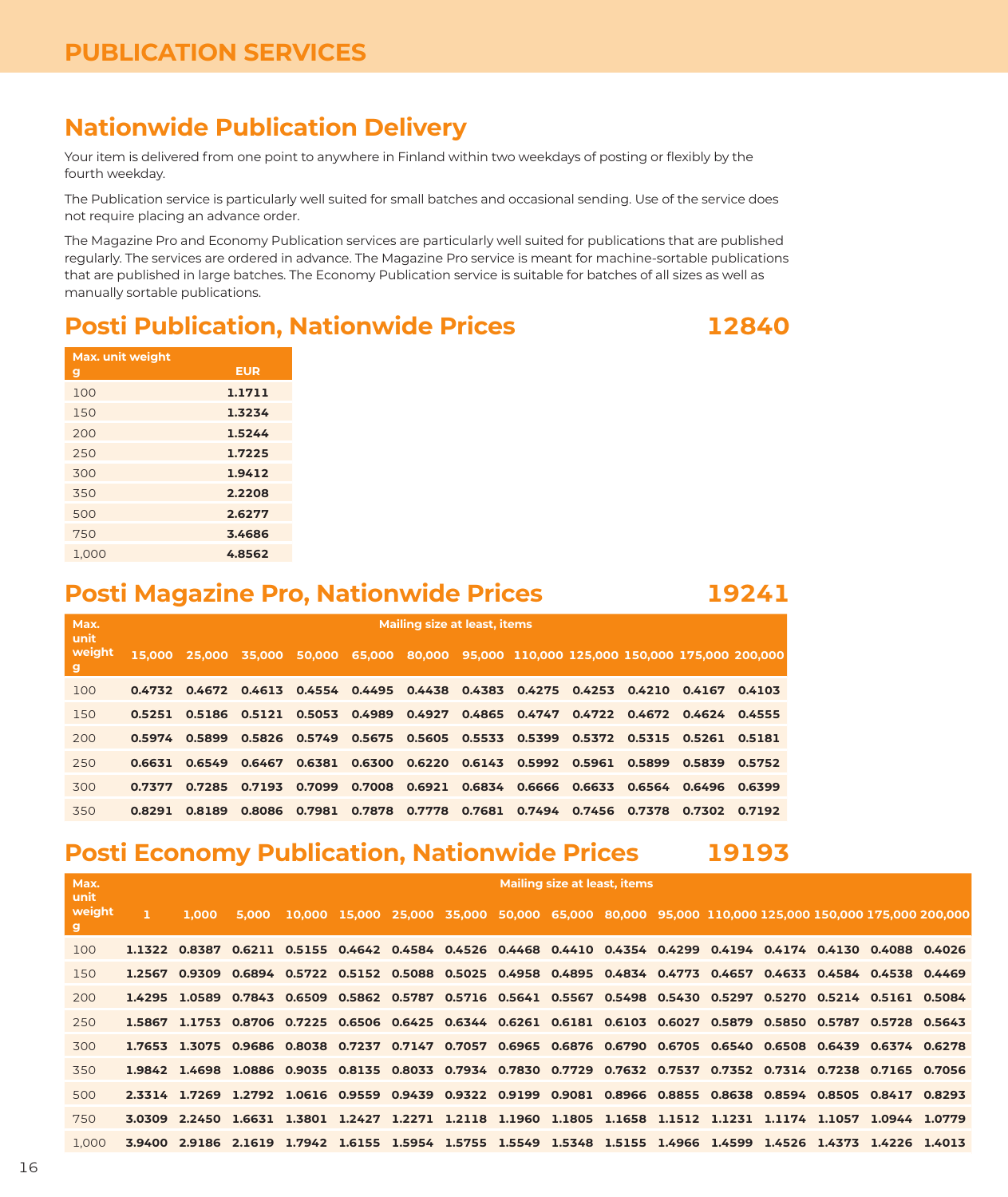### <span id="page-16-0"></span>**Local Publication Delivery**

Local Publication Delivery allows the quick delivery of your publication to your subscribers locally. The services are intended for regular publications published at least 24 times annually.

In the Local Publication Delivery, the Publication's issue-specific batch size consists of the publication copies in Daytime Delivery and Long-Distance Delivery.

The Publication Long-Distance Delivery can only be ordered for Publication Daytime Delivery.

The Daytime Publication Delivery service delivers publications to subscribers primarily during the date of publication.

In the Long-distance Publication Delivery service, publications are delivered to subscribers outside of the core publication zone primarily on the second weekday by the latest on the third weekday following their posting. If the delivery date is a Tuesday, the delivery is moved to the following weekday. Delivery speed and delivery day will be agreed according to the effects of posting time and place in the mailing plan.

#### **Posti Daytime Publication Delivery 12841**

| Max.<br>unit | <b>Mailing size at least, items</b> |               |                                                                                                        |                      |                                                                                        |       |       |                                    |       |       |       |                      |       |
|--------------|-------------------------------------|---------------|--------------------------------------------------------------------------------------------------------|----------------------|----------------------------------------------------------------------------------------|-------|-------|------------------------------------|-------|-------|-------|----------------------|-------|
| weight<br>g  | 1                                   | 1.000         | 1.500                                                                                                  | 2.000                | 2.500                                                                                  | 3.000 | 3.500 | 4.000                              | 5.000 | 6.000 | 7.000 | 8.000                | 9.000 |
| 50           |                                     |               | 0.6885 0.5681 0.5482 0.5335 0.5188 0.5047 0.4907 0.4750 0.4595 0.4444 0.4302 0.4162 0.4028             |                      |                                                                                        |       |       |                                    |       |       |       |                      |       |
| 60           |                                     |               | 0.7126  0.5882  0.5674  0.5521  0.5370  0.5222  0.5079  0.4918  0.4756  0.4601  0.4455  0.4309  0.4170 |                      |                                                                                        |       |       |                                    |       |       |       |                      |       |
| 70           |                                     |               | 0.7378 0.6088 0.5878 0.5715 0.5558 0.5404 0.5258 0.5090 0.4925 0.4764 0.4610 0.4462 0.4315             |                      |                                                                                        |       |       |                                    |       |       |       |                      |       |
| 80           |                                     |               | 0.7637 0.6302 0.6082 0.5916 0.5755 0.5595 0.5442 0.5267 0.5096 0.4930 0.4772 0.4621 0.4468             |                      |                                                                                        |       |       |                                    |       |       |       |                      |       |
| 95           | 0.8017                              | 0.6617        | 0.6387                                                                                                 |                      | 0.6213 0.6043 0.5878 0.5715 0.5532 0.5353 0.5179                                       |       |       |                                    |       |       |       | 0.5011 0.4850 0.4691 |       |
| 110          | 0.8419                              | 0.6949        |                                                                                                        |                      | 0.6708  0.6525  0.6345  0.6170  0.6001  0.5809  0.5620  0.5439  0.5262  0.5094  0.4927 |       |       |                                    |       |       |       |                      |       |
| 130          | 0.8841                              |               | 0.7298 0.7044 0.6849 0.6664 0.6478 0.6304 0.6100 0.5903 0.5712 0.5527 0.5349 0.5174                    |                      |                                                                                        |       |       |                                    |       |       |       |                      |       |
| 150          |                                     |               | 0.9284 0.7665 0.7396 0.7191 0.6996 0.6803 0.6619 0.6405 0.6198 0.5997 0.5805 0.5618 0.5433             |                      |                                                                                        |       |       |                                    |       |       |       |                      |       |
| 175          |                                     |               | 0.9750 0.8049 0.7766 0.7553 0.7346 0.7142 0.6951 0.6725 0.6507 0.6297 0.6094 0.5901 0.5707             |                      |                                                                                        |       |       |                                    |       |       |       |                      |       |
| 200          |                                     |               | 1.0724 0.8853 0.8543 0.8308 0.8081 0.7857 0.7646 0.7399 0.7159 0.6929 0.6706 0.6488 0.6277             |                      |                                                                                        |       |       |                                    |       |       |       |                      |       |
| 250          | 1.1798                              | 0.9738        |                                                                                                        |                      | 0.9401  0.9141  0.8891  0.8644  0.8410  0.8138  0.7876  0.7621  0.7376  0.7138  0.6903 |       |       |                                    |       |       |       |                      |       |
| 300          | 1.2979                              |               | 1.0714 1.0339                                                                                          |                      | 1.0053 0.9777 0.9509 0.9253 0.8955 0.8664 0.8384 0.8113 0.7854 0.7594                  |       |       |                                    |       |       |       |                      |       |
| 350          |                                     |               | 1.4277 1.1784 1.1374 1.1060 1.0757 1.0460 1.0179 0.9850 0.9532 0.9222 0.8923 0.8639 0.8354             |                      |                                                                                        |       |       |                                    |       |       |       |                      |       |
| 400          |                                     |               | 1.5708 1.2964 1.2510 1.2166 1.1834 1.1505 1.1199 1.0834 1.0484 1.0146 0.9818 0.9502 0.9191             |                      |                                                                                        |       |       |                                    |       |       |       |                      |       |
| 450          |                                     | 1.7278 1.4259 |                                                                                                        |                      | 1.3761 1.3382 1.3020 1.2656 1.2319 1.1918 1.1533 1.1159                                |       |       |                                    |       |       |       | 1.0800 1.0454 1.0110 |       |
| 500          |                                     |               | 1.8834 1.5543 1.4999 1.4587 1.4191 1.3796 1.3429 1.2989 1.2572 1.2165 1.1773 1.1395 1.1022             |                      |                                                                                        |       |       |                                    |       |       |       |                      |       |
| 600          |                                     | 2.0529 1.6943 |                                                                                                        | 1.6351 1.5899 1.5469 |                                                                                        |       |       | 1.5039 1.4639 1.4161 1.3704 1.3259 |       |       |       | 1.2834 1.2419 1.2014 |       |
| 1.000        |                                     |               | 2.2378 1.8467 1.7823 1.7332 1.6863 1.6392 1.5956 1.5437 1.4938 1.4453 1.3991 1.3540 1.3096             |                      |                                                                                        |       |       |                                    |       |       |       |                      |       |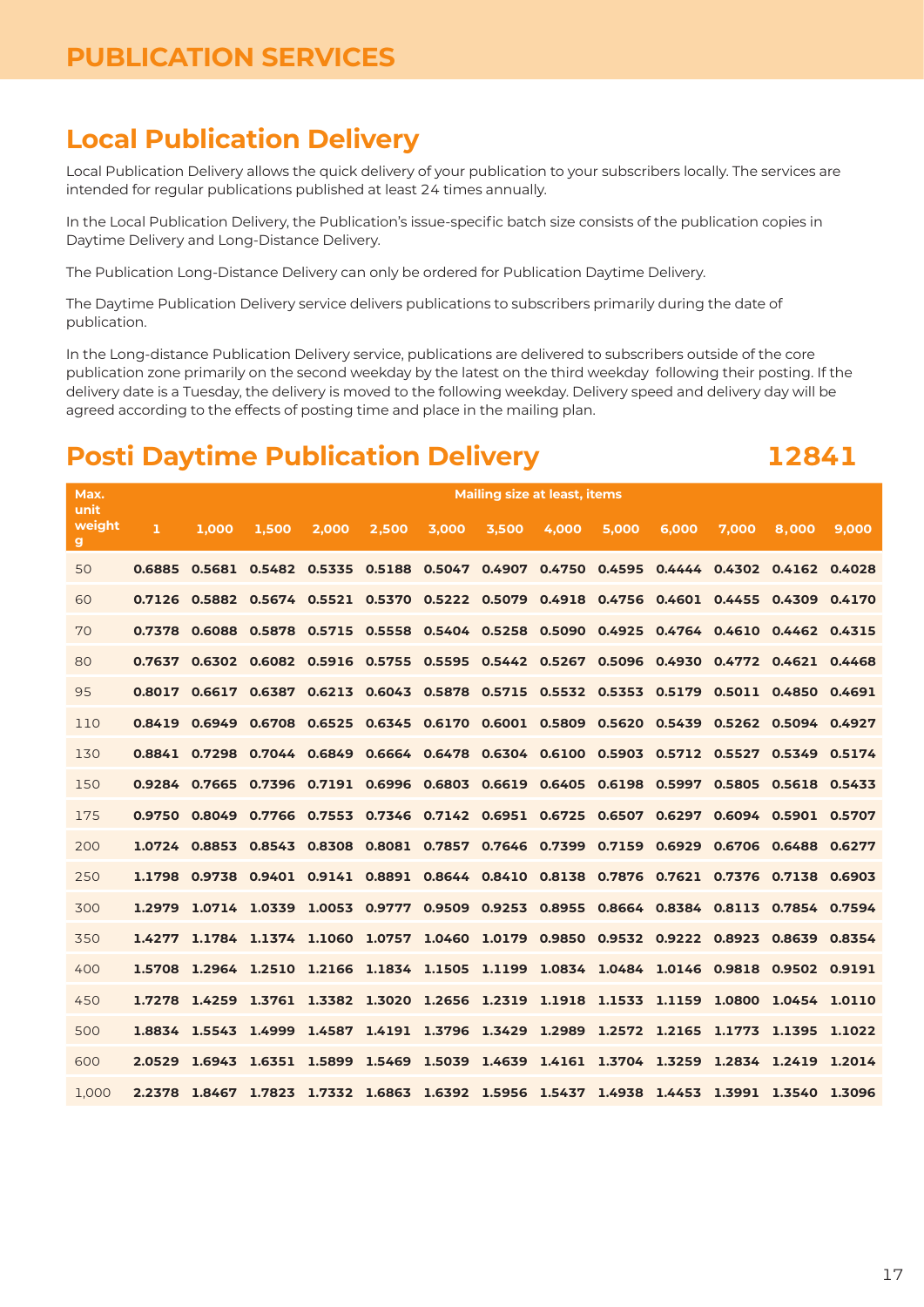### <span id="page-17-0"></span>**Posti Long-distance Publication Delivery 12838**

| Max.                           |        | <b>Mailing size at least, items</b> |        |        |        |        |        |        |  |  |  |  |  |
|--------------------------------|--------|-------------------------------------|--------|--------|--------|--------|--------|--------|--|--|--|--|--|
| unit<br>weight<br>$\mathbf{g}$ | 1      | 1,000                               | 5,000  | 10,000 | 15,000 | 25,000 | 50,000 | 75,000 |  |  |  |  |  |
| 50                             | 0.9899 | 0.6757                              | 0.5290 | 0.5182 | 0.5081 | 0.4980 | 0.4883 | 0.4783 |  |  |  |  |  |
| 60                             | 1.0244 | 0.6995                              | 0.5475 | 0.5367 | 0.5260 | 0.5156 | 0.5052 | 0.4952 |  |  |  |  |  |
| 70                             | 1.0603 | 0.7239                              | 0.5666 | 0.5555 | 0.5443 | 0.5338 | 0.5231 | 0.5126 |  |  |  |  |  |
| 80                             | 1.0975 | 0.7493                              | 0.5866 | 0.5750 | 0.5637 | 0.5526 | 0.5413 | 0.5308 |  |  |  |  |  |
| 95                             | 1.1525 | 0.7868                              | 0.6160 | 0.6036 | 0.5918 | 0.5804 | 0.5684 | 0.5573 |  |  |  |  |  |
| 110                            | 1.2103 | 0.8261                              | 0.6468 | 0.6339 | 0.6214 | 0.6092 | 0.5971 | 0.5853 |  |  |  |  |  |
| 130                            | 1.2707 | 0.8675                              | 0.6791 | 0.6657 | 0.6524 | 0.6400 | 0.6269 | 0.6144 |  |  |  |  |  |
| 150                            | 1.3343 | 0.9110                              | 0.7134 | 0.6991 | 0.6850 | 0.6717 | 0.6581 | 0.6454 |  |  |  |  |  |
| 175                            | 1.4010 | 0.9565                              | 0.7490 | 0.7341 | 0.7195 | 0.7055 | 0.6913 | 0.6777 |  |  |  |  |  |
| 200                            | 1.5414 | 1.0520                              | 0.8237 | 0.8076 | 0.7915 | 0.7762 | 0.7603 | 0.7457 |  |  |  |  |  |
| 250                            | 1.6952 | 1.1573                              | 0.9064 | 0.8883 | 0.8708 | 0.8538 | 0.8365 | 0.8201 |  |  |  |  |  |
| 300                            | 1.8650 | 1.2733                              | 0.9970 | 0.9774 | 0.9578 | 0.9393 | 0.9203 | 0.9021 |  |  |  |  |  |
| 350                            | 2.0517 | 1.4006                              | 1.0968 | 1.0753 | 1.0536 | 1.0331 | 1.0123 | 0.9927 |  |  |  |  |  |
| 400                            | 2.2566 | 1.5405                              | 1.2067 | 1.1829 | 1.1590 | 1.1366 | 1.1135 | 1.0918 |  |  |  |  |  |
| 450                            | 2.4822 | 1.6947                              | 1.3273 | 1.3010 | 1.2751 | 1.2502 | 1.2249 | 1.2010 |  |  |  |  |  |
| 500                            | 2.7306 | 1.8642                              | 1.4600 | 1.4312 | 1.4025 | 1.3753 | 1.3474 | 1.3213 |  |  |  |  |  |
| 600                            | 3.0037 | 2.0505                              | 1.6062 | 1.5744 | 1.5427 | 1.5127 | 1.4822 | 1.4532 |  |  |  |  |  |
| 1,000                          | 3.3038 | 2.2557                              | 1.7668 | 1.7319 | 1.6970 | 1.6638 | 1.6304 | 1.5986 |  |  |  |  |  |

# **Bundled Items in Basic Delivery**

Bundle Delivery is a convenient way to send several printed products to one recipient in one delivery.

#### **Posti Daytime Delivery Bundle 17504**

**• EUR 6.82 /item** and **EUR 0.62 /kg**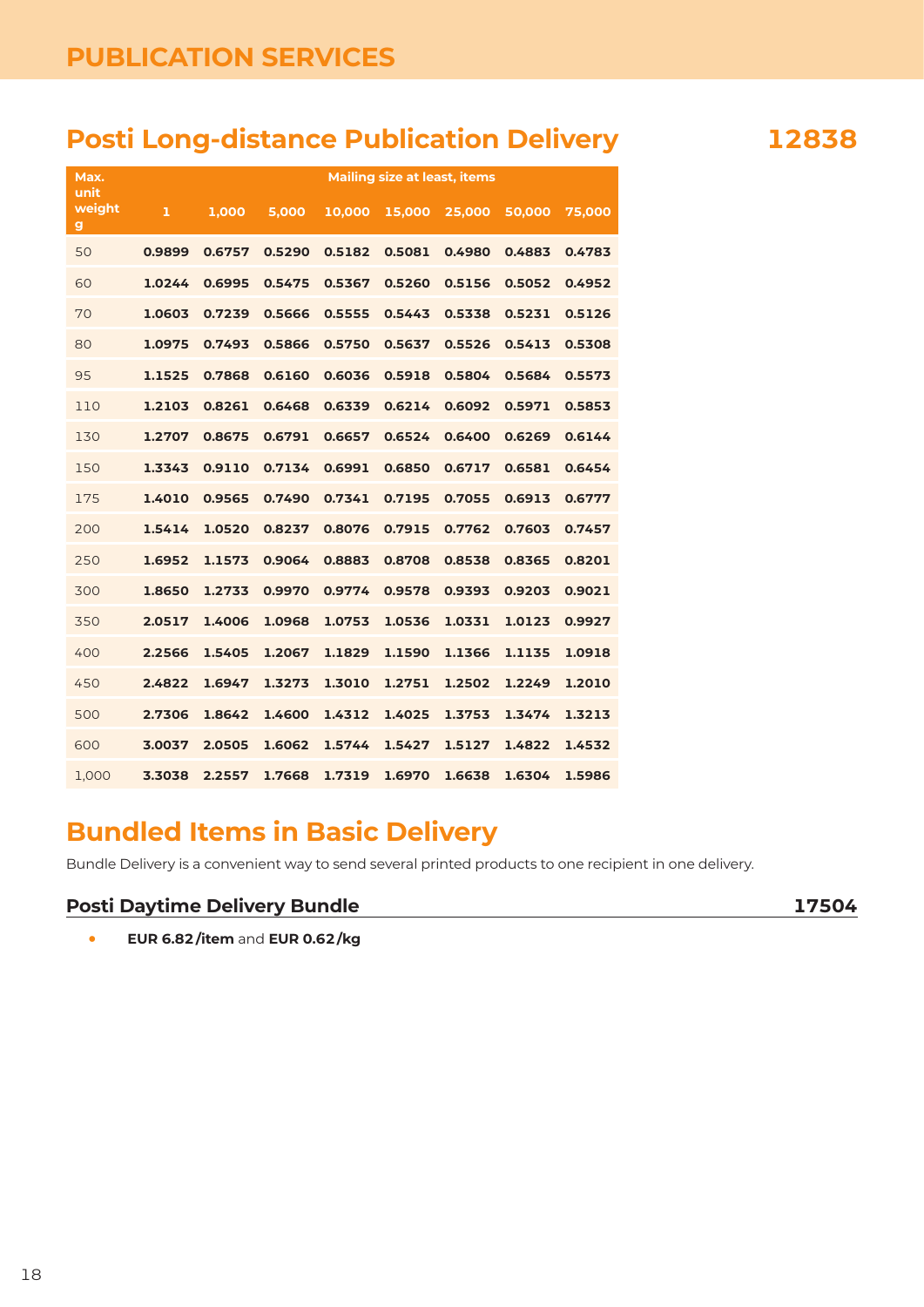<span id="page-18-0"></span>Posti Customer Direct is addressed delivery service for companies and organizations that wish to target direct and customer relationship marketing or communications to selected recipient groups in Finland.

## **Item Pricing**

The pricing of Customer Direct is based on batch size as well as the weight and processability of the item.

The Additional Handling service, which is subject to a charge, will be added for Customer Direct items if they have not been prepared according to Posti's instructions. If the Customer Direct item's dimensions or shape do not comply with the service characteristics specified for the service in question, Posti will be entitled to process and invoice them as a service the characteristics of which correspond to those of the customer's item.

# **Mailing Methods that Affect the Price**

If you place the order at least four (4) weeks before the mailing day through the electronic Posti Pro service channel, you will be able to take advantage of the 2% advance order discount. The number of items in the advance order can be changed by +25% -10% and item weight by +-30%. If the information changes more or if the mailing location or date changes, or service title changes, the advance order discount will no longer be available.

You get a 5% discount for using the Sorting Service. It is automatically applied to mailing batches that have been processed by the Sorting Service and that have the printed errorless 2D code or 4-state code produced by the Sorting Service. The quantity may be modified by a maximum of +25% -10% and unite weight by +-30%, otherwise the discount is not valid.

Pricing is also affected by the preparation level of the items. If the preparations requirements are not met, Additional Handling (available as an additional service) will be added to the item. The Additional Handling service, which is subject to a charge, will be added for Customer Direct items if they have not been handled according to Posti's instructions (Guide to Batch-Sorted Items, Guide to Machine-Sortable Items and the mailing instructions of Customer Direct).

# **Dimensions**

#### **Customer Direct, manually sortable**

- minimum size 90mm x 140mm x 0.2mm<br>• maximum size 250mm x 353mm x 30mm
- **•** maximum size 250mm x 353mm x 30mm
- **•** maximum weight 2,000g

#### **Customer Direct, machine sortable**

- **•** minimum size 105mm x 148mm x 0.2mm, small enclosed item\*
	- **•** maximum size 165mm x 240mm x 5mm, small enclosed item\*
- item weight 5–75g, small enclosed item<sup>\*</sup>

\*) More detailed format-specific size and weight limitations can be found in the Guide to Machine-Sortable Items.

# **Additional Services**

#### **Additional Handling 17018**

**• EUR 0.1200 /item**

#### **Information Service**

You can add the Information Service to Customer Direct. In this way, you receive notifications of changes of address and you can keep your customer register up to date. For more information, see [Information Service on page 24.](#page-23-0)

**•** If the recipient cannot be found (the address is outdated or incorrect and Information Service is not in use), undeliverable Customer Direct items will be disposed of in the delivery office.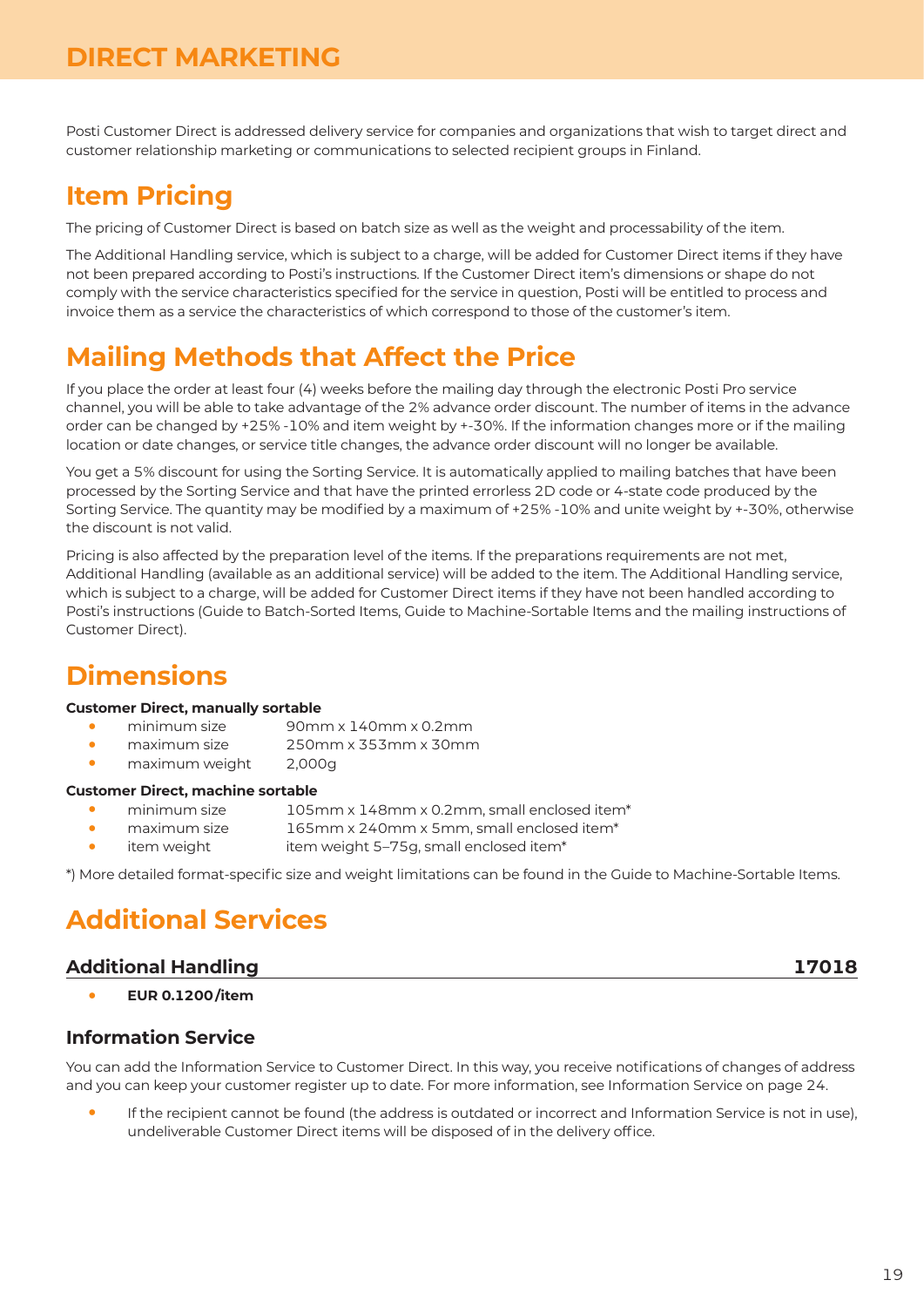<span id="page-19-0"></span>Customer Direct is a cost-effective way to deliver addressed marketing messages. With it, you can reach your existing and potential customers and ensure your message is noticed.

#### **Posti Customer Direct, Machine Sortable 19224**

**Maximum unit weight g Mailing size, items 1– 5,000– 35,000– 70,000– 100,000–** 20 **0.531 0.398 0.357 0.337 0.309** 50 **0.592 0.444 0.378 0.361 0.340** 75 **0.705 0.529 0.449 0.430 0.385** 100 **0.770 0.578 0.491 0.459 0.418** 200 **1.141 0.855 0.727 0.681 0.618** 350 **1.459 1.094 0.931 0.869 0.792**

Please leave a contact request online at [posti.fi/direct-marketing](http://posti.fi/direct-marketing) in case the publication's batch size is at least 200,000 items.

#### **Posti Customer Direct, Manually Sortable 19225**

| <b>Maximum</b> | <b>Mailing size, items</b> |           |         |         |          |
|----------------|----------------------------|-----------|---------|---------|----------|
| unit weight g  | $1-$                       | $5.000 -$ | 35,000- | 70,000- | 100,000- |
| 20             | 0.745                      | 0.558     | 0.501   | 0.472   | 0.433    |
| 50             | 0.792                      | 0.593     | 0.505   | 0.482   | 0.454    |
| 75             | 1.040                      | 0.780     | 0.664   | 0.635   | 0.567    |
| 100            | 1.071                      | 0.805     | 0.684   | 0.639   | 0.582    |
| 200            | 1.531                      | 1.149     | 0.975   | 0.912   | 0.829    |
| 350            | 2.107                      | 1.581     | 1.345   | 1.256   | 1.143    |
| 600            | 3.035                      | 2.123     | 2.104   | 2.063   | 2.042    |
| 1.000          | 4.971                      | 3.568     | 3.534   | 3.466   | 3.432    |
| 2.000          | 8.076                      | 5.652     | 5.598   | 5.490   | 5.436    |

### **Posti Home Direct, Unaddressed Delivery**

With Home Direct's unaddressed services, you can get your message to households and businesses. Your message can reach more than two million mailboxes twice a week inside Postinen or as a separate delivery on days that can be booked in the ordering channel.

The ordering channels are PTP and Posti Kontakti: [posti.fi/servicechannels](https://www.posti.fi/servicechannels)

You can also see the price of your batch in the ordering channel. If needed, you can also get the price information from our customer service or sales team.

#### **Posti Create and Send**

In the Posti Contact web service [\(kontakti.posti.fi\)](http://kontakti.posti.fi), you can send printed messages to the recipients quickly and easily. There can be one or more recipients. You can use the service with Posti transaction codes.

The use of the tool is free of charge and you only pay for placed orders. You can find more options for mailing letters and postcards, and their prices, in Kontakti.

|                        | Card A6<br><b>EUR/item</b> | Card A6 4p. envelope<br><b>EUR/item</b> | Card A5<br>EUR/item | <b>EUR/item</b> | Card A5 4p. envelope Letter A4, C5 envelope<br><b>EUR/item</b> |
|------------------------|----------------------------|-----------------------------------------|---------------------|-----------------|----------------------------------------------------------------|
| Priority               | 2.21                       | 2.84                                    | 2.67                | 3.22            | 2.89                                                           |
| Economy                | 1.61                       | 2.28                                    | 2.14                | 2.40            | 2.28                                                           |
| <b>Customer Direct</b> | 0.99                       | 1.66                                    | 1.47                | 1.90            | 1.59                                                           |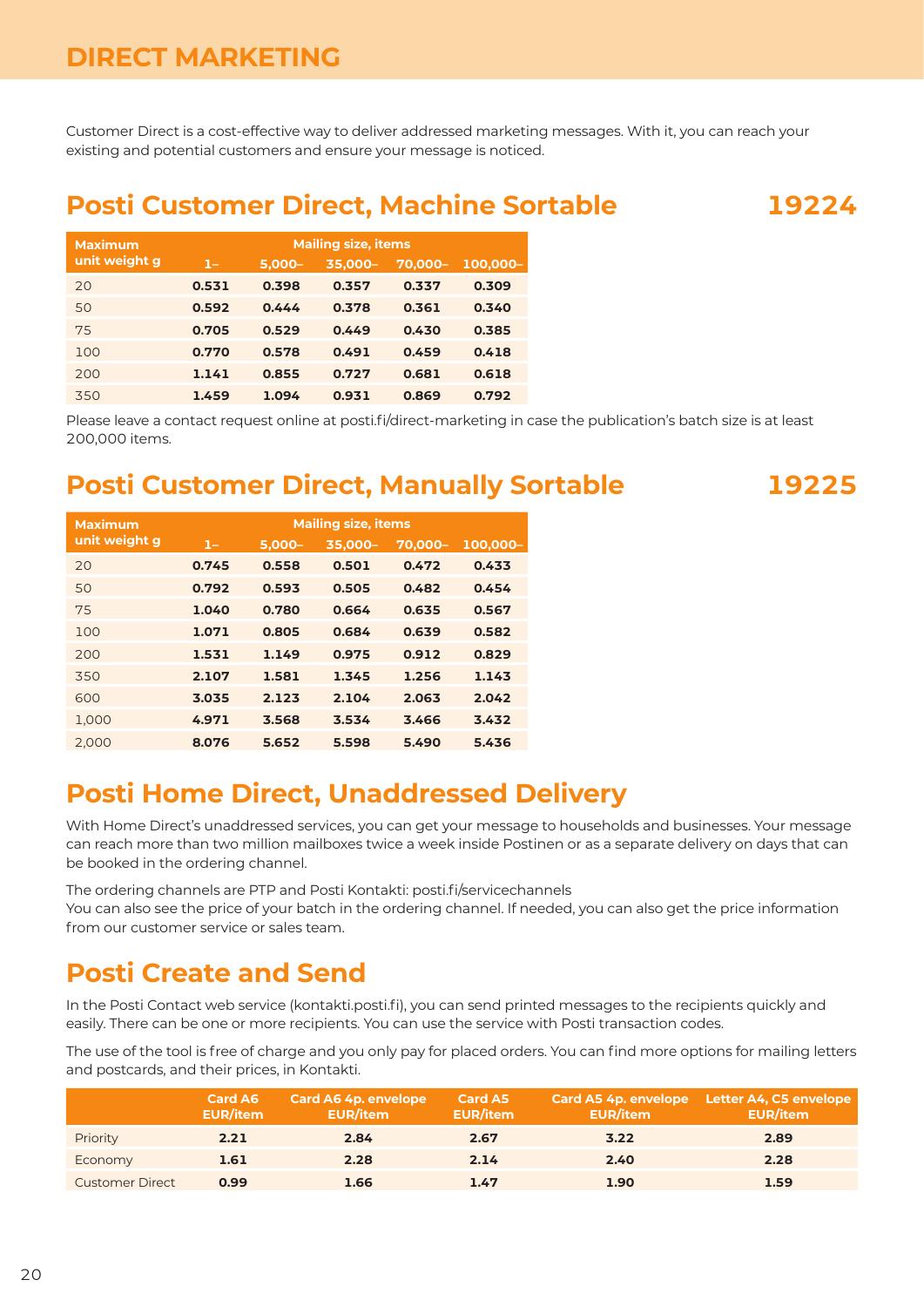#### <span id="page-20-0"></span>**MAIL RECEIVING SERVICES**

Select the most suitable way to receive your company's mail.

# **Additional Services**

| <b>Additional services</b>    |  | <b>P.O. Box Posti Corporate ddress Posti Corporate Postal Code</b> |
|-------------------------------|--|--------------------------------------------------------------------|
| <b>Agreed Further Mailing</b> |  |                                                                    |
| <b>Additional Handling</b>    |  |                                                                    |

#### **Agreed Further Mailing 12416**

| Volume / day                  | <b>EUR/month</b> |
|-------------------------------|------------------|
| Compilation envelope*         | 148.00           |
| $1$ box <sup>**</sup>         | 246.00           |
| 2 hoxes                       | 308.00           |
| 3 hoxes                       | 369.00           |
| 4 hoxes                       | 431.00           |
| 5 boxes                       | 492.00           |
| More than 5 boxes, rolltainer | 554.00           |

\*) The compilation envelope holds approximately 20 items.

\*\*) The blue transportation box holds approximately items of 250 C5 envelopes or approximately 100 C4 envelopes.

### **Other Charges**

| 10353 Modification charge | one-off charge | 62.00 |
|---------------------------|----------------|-------|

#### **Posti P.O. Box**

By using a P.O. Box, you can collect your mail according to your own schedule and get it even faster than through daytime delivery.

|      |                                |                | EUR    |
|------|--------------------------------|----------------|--------|
| 1504 | P.O. Box, establishment charge | one-off charge | 224.00 |
| 1503 | Rent                           | annual charge  | 271.00 |
|      | 12410 P.O. Box, additional key | one-off charge | 57.00  |

### **Posti Corporate Address**

A Corporate Address is a good option when you need a P.O. Box address and delivery for receiving daily mail.

|       |                                            |                          | EUR    |
|-------|--------------------------------------------|--------------------------|--------|
| 12409 | Corporate Address, establishment<br>charge | one-off charge           | 224.00 |
| 12331 | Corporate Address, usage fee               | monthly charge           | 18.65  |
| 12416 | <b>Agreed Further Mailing</b>              | monthly charge,<br>since | 148.00 |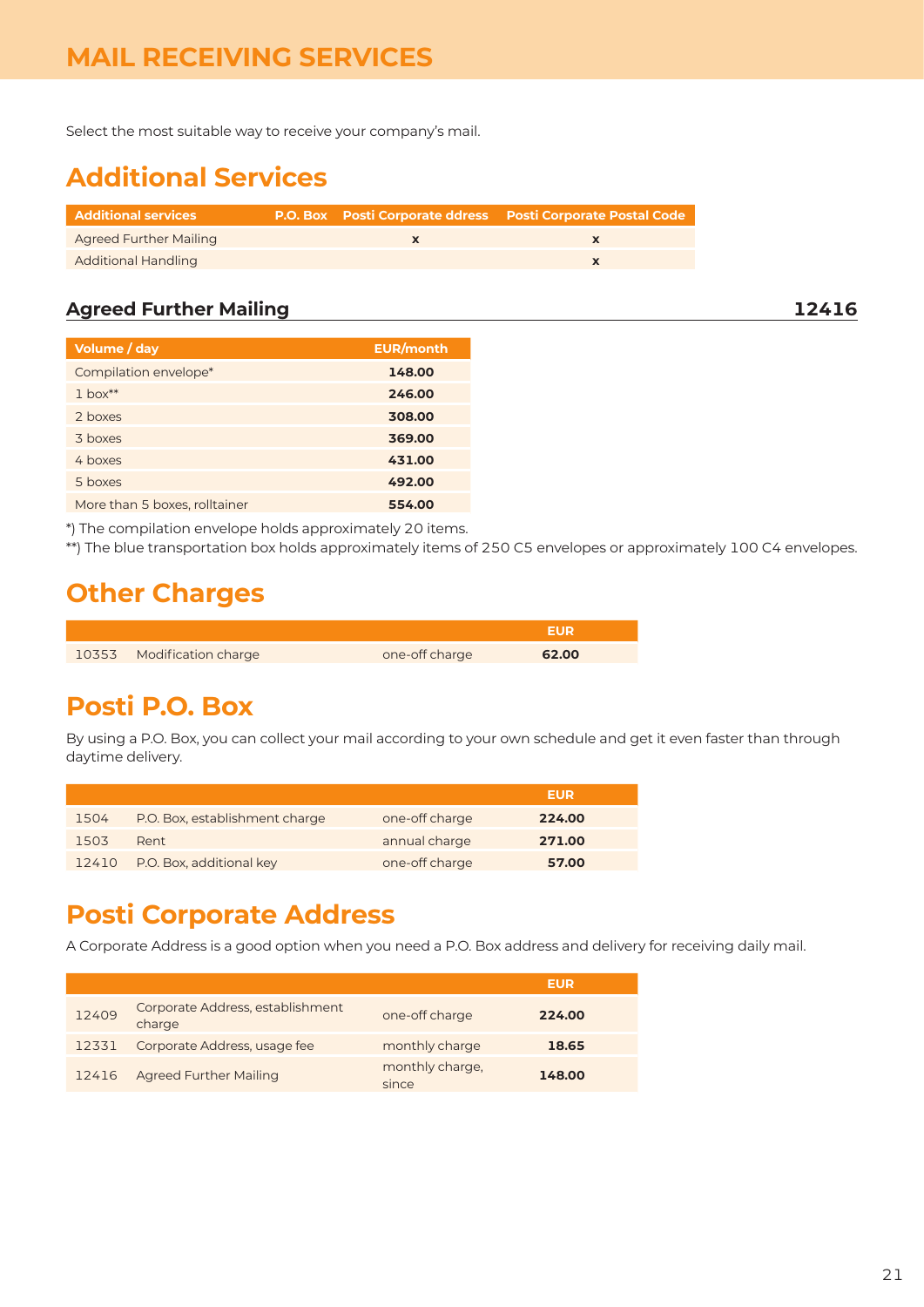## <span id="page-21-0"></span>**Posti Corporate Postal Code**

A Corporate Postal Code provides your company with a unique and permanent mail address. It strengthens the brand and creates a positive corporate image.

#### **Establishment charge 1166**

An establishment charge of **EUR 970.00** is payable for setting up Corporate Postal Code.

| <b>With additional sorting</b> | <b>EUR</b>                       |               |                  |          |
|--------------------------------|----------------------------------|---------------|------------------|----------|
| 10883                          | Corporate Postal Code, usage fee |               | monthly charge   | 140.00   |
| 12413                          | Items per month                  | 1-5,000       | EUR/month        | 424.00   |
|                                |                                  | 5,001-10,000  | EUR/month        | 850.00   |
|                                |                                  | 10,001-20,000 | EUR/month        | 1,495.00 |
|                                |                                  | 20,001-30,000 | EUR/month        | 2,123.00 |
|                                |                                  | 30,001-40,000 | EUR/month        | 2,786.00 |
|                                |                                  | 40,001-50,000 | EUR/month        | 3,510.00 |
|                                |                                  | 50,001-60,000 | EUR/month        | 4,433.00 |
|                                |                                  | 60,001-70,000 | EUR/month        | 5,929.00 |
| 12414                          | Sorting directions               |               | EUR/month/PO Box | 32.80    |

| <b>EUR</b> |                                      | <b>Without Additional Sorting</b> |       |
|------------|--------------------------------------|-----------------------------------|-------|
|            | monthly charge                       | Corporate Postal Code, usage fee  | 12888 |
| 321.00     |                                      | Items per month<br>$1 - 5,000$    |       |
| 400.00     |                                      | 5,001-10,000                      |       |
| 575.00     |                                      | 10,001-20,000                     |       |
| 655.00     |                                      | 20,001-30,000                     |       |
| 768.00     |                                      | 30,001-40,000                     |       |
| 891.00     |                                      | 40,001-50,000                     |       |
| 1,074.00   |                                      | 50,001-60,000                     |       |
| 1,279.00   |                                      | 60,001-70,000                     |       |
| 1,435.00   |                                      | 70,001-80,000                     |       |
| 1,621.00   |                                      | 80,001-90,000                     |       |
| 1,790.00   |                                      | 90,001-100,000                    |       |
| 62.00      | one-off charge                       | Modification charge               | 10884 |
| 148.00     | monthly charge, since<br>See page 21 | <b>Agreed Further Mailing</b>     | 12416 |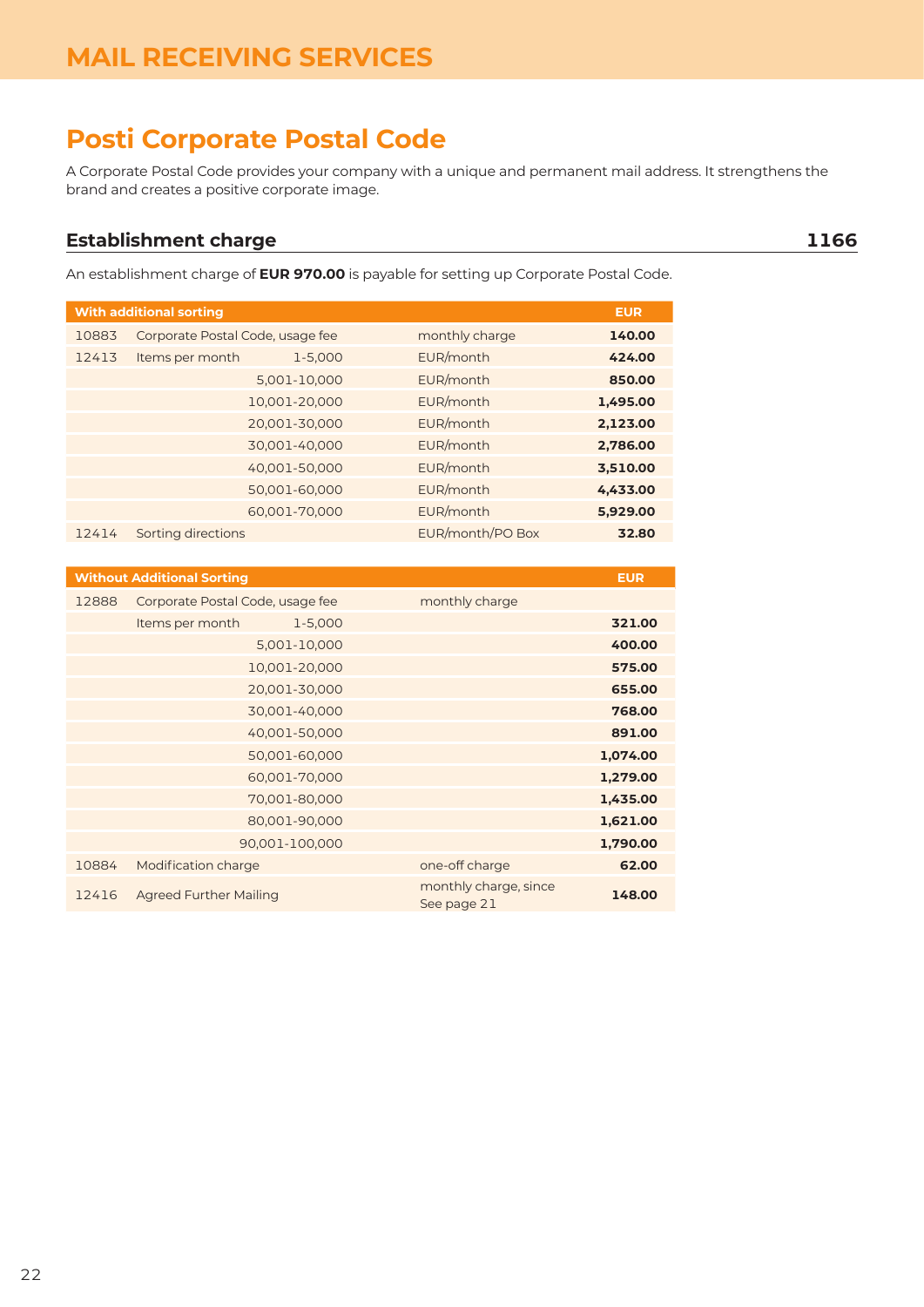### <span id="page-22-0"></span>**Reply Mail Services**

The Reply Mail Item is a pre-paid item with which your customer can reply to letters or otherwise contact your company.

## **Dimensions**

| $\bullet$ | minimum size<br>maximum size              | 90mm x 140mm<br>250mm x 353mm x 30mm<br>certain European countries<br>other countries | maximum weight domestic, Nordic countries and certain other European countries  | 2,000g<br>1,000g<br>50g |
|-----------|-------------------------------------------|---------------------------------------------------------------------------------------|---------------------------------------------------------------------------------|-------------------------|
|           | <b>Establishment Fee</b>                  |                                                                                       |                                                                                 | 18173                   |
|           |                                           |                                                                                       | Establishment charge for a new reply mail item ID and info code EUR 20.40 /item |                         |
|           | <b>Usage Fees</b>                         |                                                                                       |                                                                                 | 17006                   |
|           |                                           | Monthly fee for the reply mail item ID                                                |                                                                                 | 17006                   |
| $\bullet$ | EUR 17.35/reply mail item ID              |                                                                                       |                                                                                 |                         |
|           |                                           | Monthly fee for the reply mail item information service                               |                                                                                 | 19748                   |
| $\bullet$ |                                           | EUR 6.65/reply mail item information service                                          |                                                                                 |                         |
|           | <b>Posti Economy Reply</b>                |                                                                                       |                                                                                 | 17005                   |
|           | <b>EUR/item</b><br>EUR/kg<br>8.74<br>1.05 |                                                                                       |                                                                                 |                         |
|           |                                           | <b>Economy Reply, Coupon</b>                                                          |                                                                                 | 17004                   |
|           | <b>EUR/item</b>                           |                                                                                       |                                                                                 |                         |
|           | 1.55                                      |                                                                                       |                                                                                 |                         |
|           | <b>Additional Services</b>                |                                                                                       |                                                                                 |                         |
|           | <b>Additional Services</b>                | <b>EUR/item</b>                                                                       |                                                                                 |                         |
| 1121      | Info Code Sorting                         | 0.19                                                                                  |                                                                                 |                         |
| 4033      | <b>Combination Envelope</b>               | 0.19                                                                                  |                                                                                 |                         |

19749 Reply Mail, Additional Handling\* **0.12**

\*) An additional handling fee will be added if the item contains handwritten address information or if the payment indication does not comply with Posti's instructions.

# **Posti Reply Mail International 1651**

The service operates throughout the world. It is an easy way to collect replies and feedback. The Reply Mail International increases the amount of feedback as it is free of charge for the sender.

| EUR/item |       | EUR min. |
|----------|-------|----------|
| 1.56     | 21.04 | 1.76     |

#### **Additional services**

|      | <b>Additional services</b> | EUR/item |
|------|----------------------------|----------|
| 1121 | Info Code Sorting          | 0.19     |

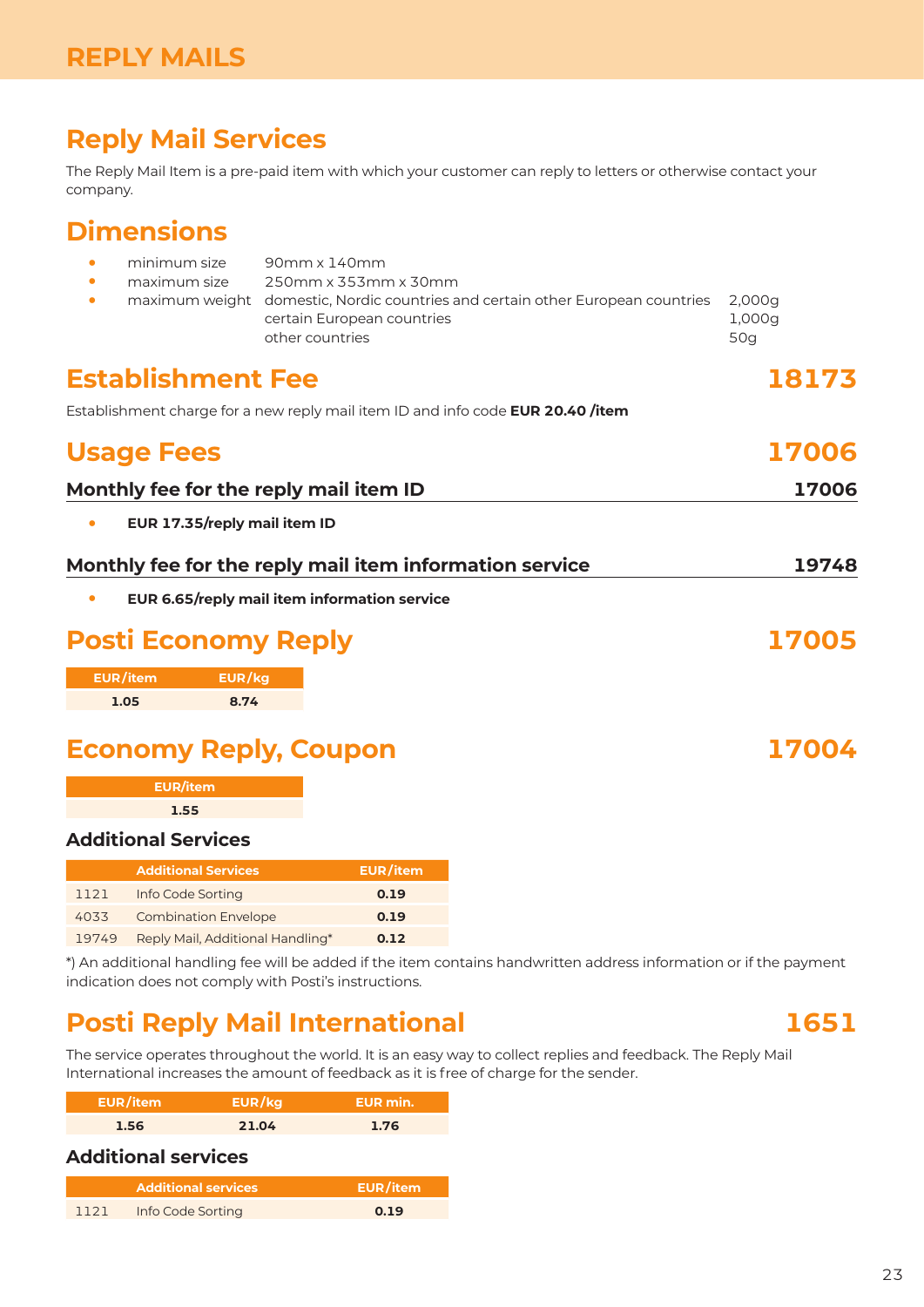# <span id="page-23-0"></span>**OTHER SERVICES AND RATES**

# **Information Service**

The Information Service ensures that your item reaches the recipient even if the recipient's address has changed. You also receive an electronic report about undeliverable items and changes of address. Use the Information Service for addressed letters, direct marketing, and publication delivery services. Pricing is based on monthly usage fee with the number of corrected addresses or undeliverable items. The service can only be used in shipments delivered by Posti.

The price of the Information Service includes the saving of identifying information from the bar code. Posti will charge a separate fee for manual saving.

We can guarantee the service quality only if a functioning bar code is used in the Information Service markings.

- 
- **•** 1207 change of address **EUR 1.33/item**<br>• 1208 manual entry of identification data **EUR 0.37/item •** 1208 manual entry of identification data **EUR 0.37/item**<br>• 16670 processing fee, using a terminated ID
- **•** 16670 processing fee, using a terminated ID **EUR 0.81/item**<br>**•** 17019 change of address, if the delivery type is a paper letter **EUR 1.82/item**
- 17019 change of address, if the delivery type is a paper letter
- **•** <sup>20803</sup> usage fee **EUR 12.00/month**

# **Pricing Service**

In Pricing Service, letters will, against a payment, be priced on behalf of the customer. The items will be priced on the weekday following the mailing. A separate agreement will be signed concerning the service.

Prices can be found in a separate price list.

## **Terminal Shuttle 19747**

The posting of Magazine Pro, Economy Publication, Publication and Customer Direct mailing batches will be centralized in the postal centers of Helsinki, Tampere and Kuopio.

Mailing batches can still be posted at the Oulu postal center and designated terminals with the Terminal Shuttle additional fee. To reach the service level, these items must be posted one weekday in advance.

| Weight of the mailing batch<br>Kg | <b>EUR/mailing</b><br>batch |
|-----------------------------------|-----------------------------|
| $1 - 249$                         | 33.59                       |
| $250 - 1,499$                     | 75.29                       |
| $1,500 - 3,499$                   | 106.55                      |
| $3,500 - 4,999$                   | 155.26                      |
| $5,000 - 29,999$                  | 347.47                      |

If the mailing batch requires more than 14 pallets, please place a separate transportation order at [posti.fi/pickup](http://posti.fi/pickup-order)[order](http://posti.fi/pickup-order).

# **Other Services and Rates**

Prices can be found in a separate price list.